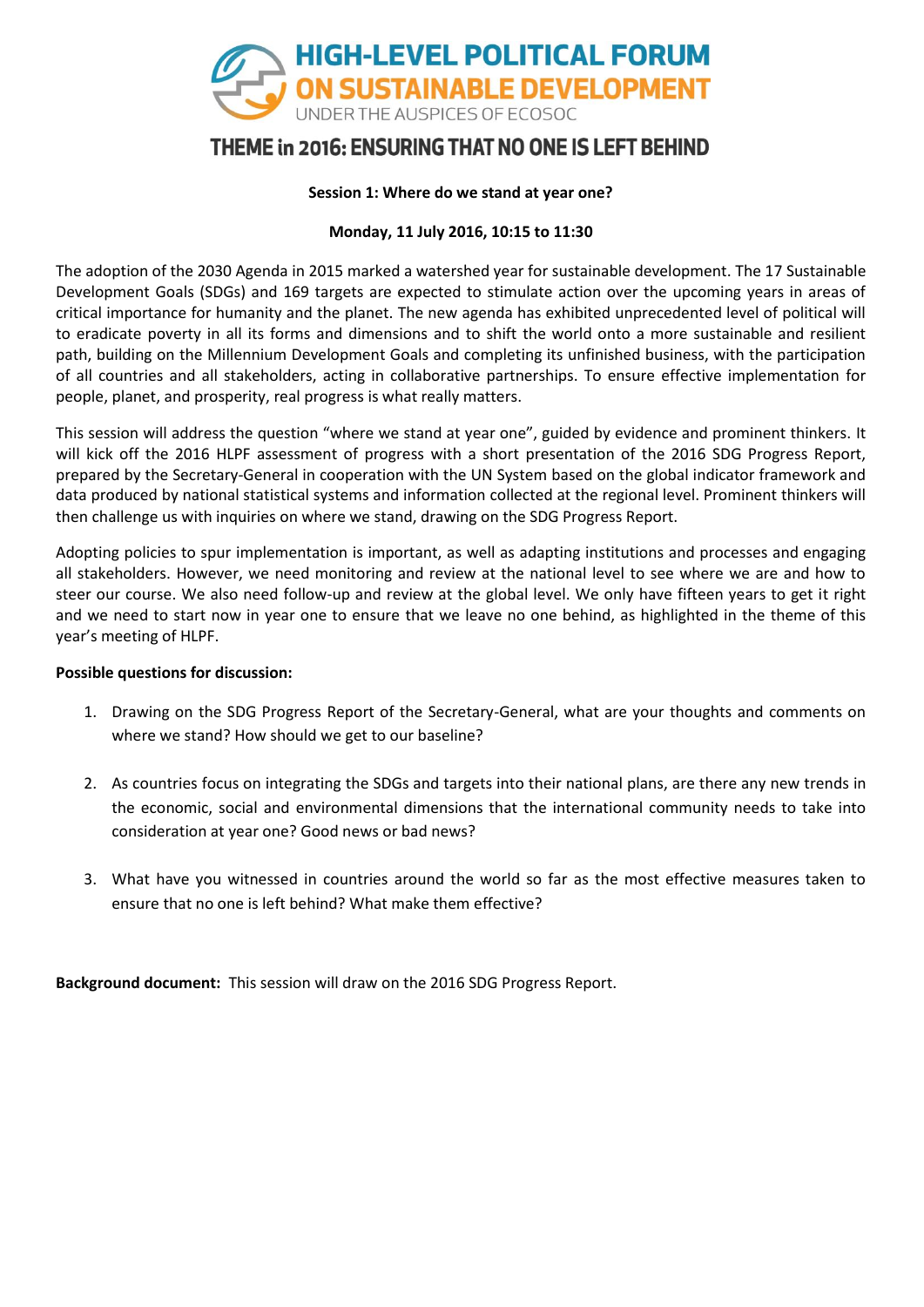

### **Session 2: Ensuring that no one is left behind: Envisioning an inclusive world in 2030**

### **Monday, 11 July 2016, 11:30 to 13:00**

Inclusion is at the core of the 2030 Agenda for Sustainable Development. Inclusiveness speaks to the notion of empowerment and the principle of non-discrimination. It is reflected in the pledge to leave no one behind and in the vision of a "just, equitable, tolerant, open and socially inclusive world in which the needs of the most vulnerable are met" and "a world in which every country enjoys sustained, inclusive and sustainable economic growth and decent work for all" (paragraphs 8 and 9). It is also reflected both in goals and targets, including Goal 4, which refers to inclusive and equitable quality education; Goal 8, which refers to sustained, inclusive and sustainable economic growth; Goal 9, which refers to inclusive and sustainable industrialization; Goal 11, which refers to inclusive, safe, resilient and sustainable cities and human settlements; and Goal 16, which refers to peaceful and inclusive societies for sustainable development and to accountable and inclusive institutions at all levels.<sup>1</sup> It refers to the need to include everyone in societal processes, and conveys the notion that people should not only be allowed to thrive, but should have a voice and effective opportunities to shape the course of development. Thus, the Agenda is relevant to all countries and all people, belongs to everyone, and its success will depend on the active implication and engagement of all actors and on reaching the furthest behind first.

Making the inclusive world envisioned in the 2030 Agenda a reality will require innovation in policy-making and implementation. It will require rethinking economic development strategies and the manner in which economic, social and environmental policies are conceived and delivered. Along with policies aimed at aggregate outcomes, inclusion calls for identifying and addressing the barriers faced by disadvantaged and vulnerable groups in the access to resources, services, and opportunities. This, in turn, will require effectively drawing into decision-making and policy formulation and implementation, at all levels of government, the groups that are typically excluded from these processes and left behind in the outcomes.

This session will discuss solutions to the challenges of inclusion in both outcome and procedures, through innovation in policy formulation and implementation. Perspectives from the three pillars of sustainable development – social, economic and environmental – will be presented.

#### **Possible questions for discussion:**

- 1. What does inclusion mean in practice (in relation to policies, institutions, legal instruments and other mechanisms) and how are governments addressing the challenge?
- 2. What lessons can be learned from concrete experiences at national, regional and global levels aimed at inclusion in outcomes and decision-making processes?
- 3. How can innovation in policy-making and policy implementation be fostered to face the challenges of inclusion in the implementation of the 2030 Agenda for Sustainable Development?

<sup>1</sup> The 2030 Agenda does not define inclusion or inclusive. The Overview of the *Report on the World Social Situation 2016,*  Leaving No One Behind: Progress Towards Achieving Socially-Inclusive Development (UNDESA, January 2016) considers social inclusion as the "process of improving the terms of participation in society, particularly for people who are disadvantaged on the basis of age, sex, disability, race, ethnicity, economic and migrant status".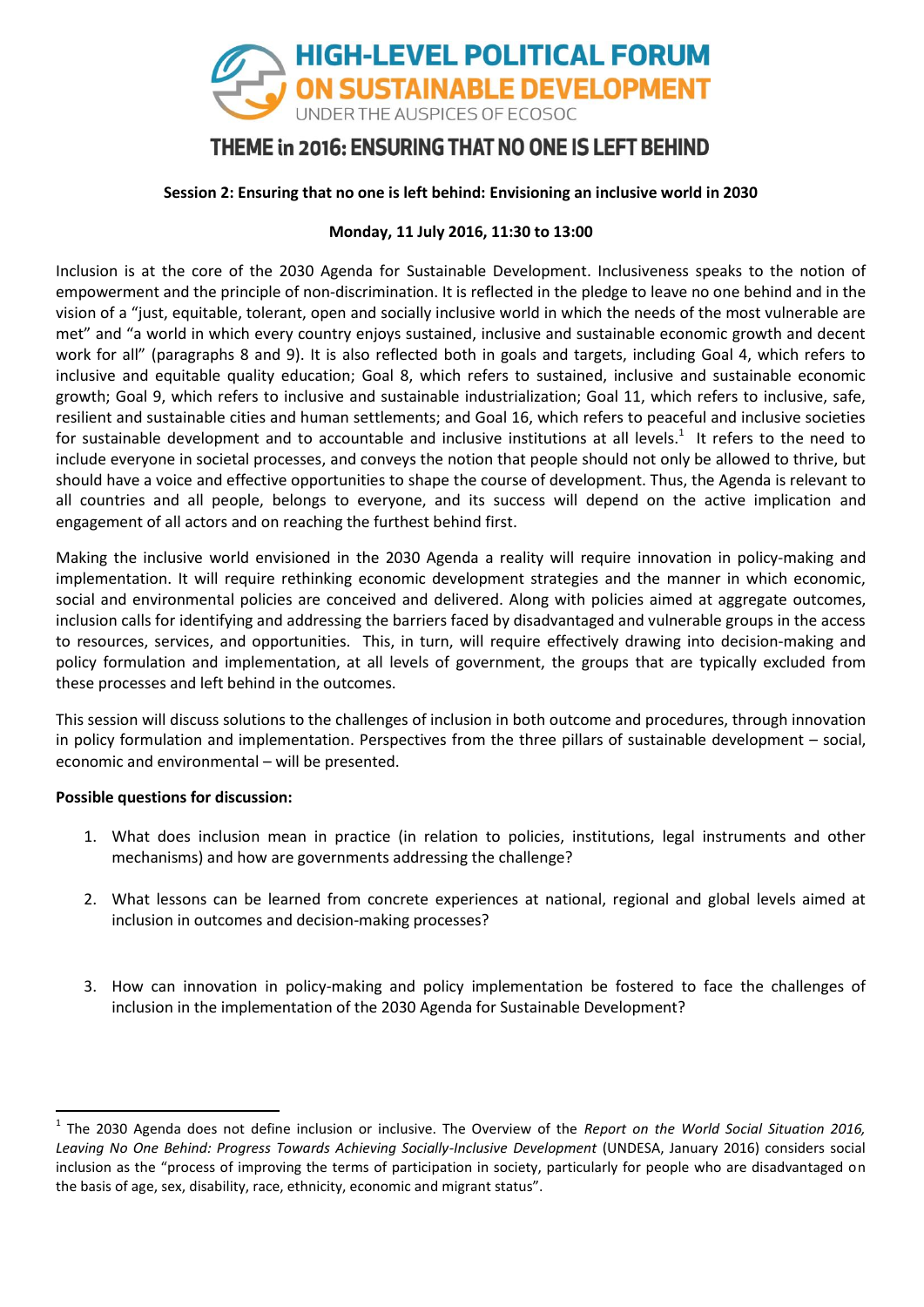

## **Session 3: Ensuring that no one is left behind – Lifting people out of poverty and addressing basic needs**

## **Monday, 11 July 2016, 15:00 to 16:30**

In today's world, billions of people, particularly in developing countries, continue to lack services to meet basic needs such as education, health care, as well as water supply and sanitation. Building capacity to meet these needs will create jobs, economic opportunities and well-being while helping to ensure no one is left behind. The session will identify how meeting the needs for basic social services can enable rapid social, economic and environmental progress while reducing poverty, in order to capitalize on possible synergies while reducing potential trade-offs.

Although there have been significant gains in terms of eradicating poverty and hunger along with access to basic services such as water, sanitation and education under the MDG framework, the rate of improvement for the poorest most often lags behind that of those who are better off<sup>2</sup>. To leave no one behind, it is critical that the 2030 agenda reaches the furthest behind first by targeting the least advantaged. This objective could be advanced by systematically identifying the communities most in need of basic social services such reporting on targets for the groups that are furthest behind.

Leaving no one behind necessitates universal access to basic services. According to the Human Development Report "Universal provision of basic social services can raise social competences through several channels. It can be a powerful force to equalize opportunities and outcomes. The case for universal provision of basic social services rests, first and foremost, on the premises that all humans should be empowered to live lives they value and that access to certain basic elements of a dignified life ought to be delinked from people's ability to pay."<sup>3</sup> Ambitious measures to extend education, healthcare and water access have been adopted by countries under different conditions and at different stages of development.

Meeting basic needs for the poor is an area of immense opportunity. Empowering local communities to benefit from the provision of basic services unlocks real potential for social, economic and environmental progress. Evidence shows that many societies who have made investments in education, health and water see massive benefits outweighing the initial investment.<sup>4</sup>

The 2030 Agenda is built on the belief that collaborative partnerships will help deliver a transformative change. The world committed to freeing the world from the tyranny of poverty. A first step is to ensure that the no one is left without the basic needs required to live a safe, healthy and productive life. Empowering communities to benefit from the provision of these services will help meet all of the Sustainable Development Goals.

#### **Possible questions for discussion:**

- 1. What are some of the concrete steps countries can take when extending access to water, education and healthcare to ensure that their interventions are targeted to those in the lowest wealth quintile?
- 2. Many believe that the state has the primary responsibility to extend basic services to the entire population. Do you agree with this premise? What are the roles of other actors such as the private sector and civil society and how do collaborative partnerships come into play?
- 3. What kind of policies are needed to ensure long-term access to basic needs, instead of short-term gains based on projects?

<sup>2</sup> For education see: ODI "Leaving no one behind: how the SDGs can bring real change" Briefing, March 2015; for water and sanitation see: WHO/UNICEF Joint Monitoring Programme "Country Wealth Quintiles" reporting, http://www.wssinfo.org/ <sup>3</sup> "Human Development Report 2014, Sustaining Human Progress: Reducing Vulnerabilities and Building Resilience" p. 85

 $<sup>4</sup>$  Ibid, p. 86</sup>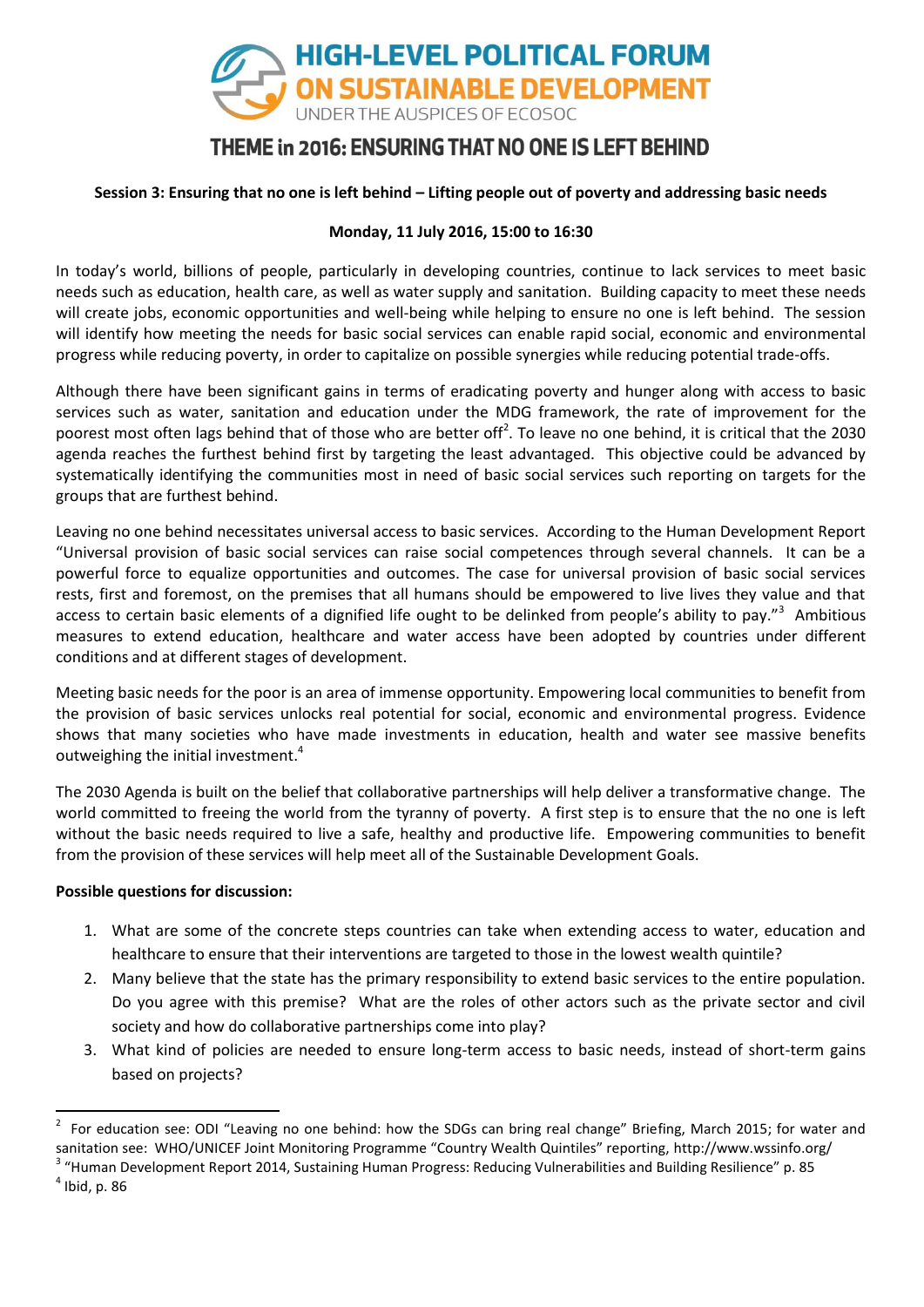

## **Session 4: Ensuring that no one is left behind – Fostering economic growth, prosperity and sustainability**

## **Monday, 11 July 2016, 16:30 to 18:00**

Economic growth is a critical element for reducing poverty in all its dimensions and for ensuring that no one is left behind. Sustained growth is required, particularly in the poorest regions, to catch up with decent living standards and to live a life of dignity, opportunity and hope. In developing countries, for example, growth can create the conditions for enhancing people's access to products and services required to meet urgent needs. A critical channel from growth to prosperity relates to the capacity of growth to generate productive employment and decent work. This is critical in order to leave no one behind.

The 2030 Agenda recognizes that economic growth is not sufficient to ensure that all human beings can enjoy prosperous and fulfilling lives. Growth must be approached holistically, with attention to social inclusion and support as well as to the environmental imperative to protect the planet from degradation so that it can support the needs of the present and future generations.

The hallmark of the 2030 agenda is the integrated nature of all the SDGs, and economic growth is a topic that illustrates very clearly the need for an integrated approach to development. Economic objectives like productivity through diversification, the upgrading of technology and innovation, and expanded employment and entrepreneurship will be achieved only with simultaneous progress in gender equality, education and reduced inequality, for instance. Global resource efficiency in consumption and production is also critical, to decouple economic growth from environmental degradation.

Decoupling economic growth from environmental degradation is a cornerstone element for sustainable development. In that regard, sustainable consumption and production provides a systemic approach to achieving sustainable growth and managing the related trade-offs. The 2030 Agenda highlights the need to ensure sustainable consumption and production, including through the implementation of the 10 Year Framework of Programmes on Sustainable Consumption and Production Patterns, and encourages all countries to take action, with developed countries taking the lead, taking into account the development and capabilities of developing countries. The 2030 Agenda also highlights the key role of private business activity, investment and innovation, and international trade for economic growth.

The session aims to stimulate discussion on ways to foster economic growth, prosperity and sustainability to implement the 2030 Agenda and ensure that no one is left behind. It will present different perspectives on the way in which economic growth relates to prosperity and sustainability, including sustainable consumption and production, reflecting the economic, social and environmental dimensions of sustainable development. The discussion will cut across different perspectives to provide policy guidance on the implementation of the Agenda.

- 1. What factors can influence the transition to a global economy that creates wellbeing, sustainability and reduction of inequality?
- 2. What types of strategies and policies have proven effective for the promotion of inclusive and sustainable economic growth?
- 3. What mechanisms would ensure a faster transition to sustainable consumption and production patterns?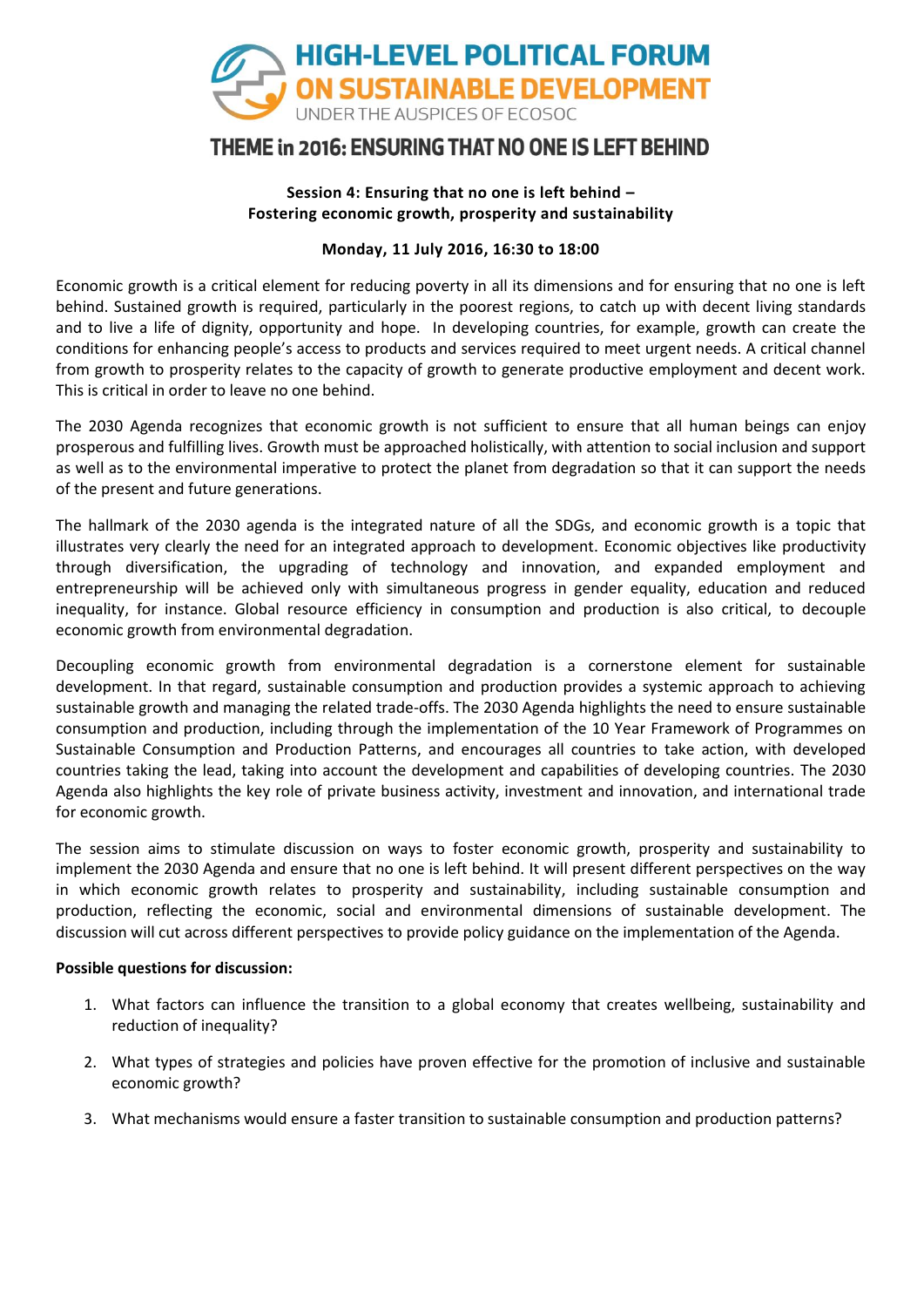

# **Session 5: Ensuring that no one is left behind - Food security and sustainable agriculture, climate action, sustainable oceans and terrestrial ecosystems – adopting a nexus approach**

## **Tuesday, 12 July 2016, 10:00 to 11:30**

The interlinked and interconnected nature of sustainable development goals can be seen in the important nexus of sustainable agriculture, the climate, the oceans and terrestrial ecosystems which show how negative trends in these areas can undermine food security and how sustainability in these areas is the only long-term solution for the future.

Food security and nutrition are essential for sustainable development. However, one in every nine people in the world, representing the most vulnerable groups, are currently unable to consume enough food to conduct an active and healthy life.<sup>5</sup> Accordingly, the 2030 Agenda contains SDG 2 which aims to "End hunger, achieve food security and improved nutrition and promote sustainable agriculture". Achieving food security is hereby strongly linked to sustainable agriculture<sup>6</sup>, adequate climate action<sup>7</sup> and well-functioning oceans<sup>8</sup> and terrestrial ecosystems<sup>9</sup>.

Agriculture, which generates food and income for many people around the world, is dependent on the global ecosystems. While oceans and terrestrial ecosystems offer crucial ecosystem services and are an important source of food and nutrition, they are increasingly threatened, degraded or destroyed by human activities. Among the main threats is climate change, which impacts the health of the global ecosystems, hinders sustainable agriculture and represents one of the biggest threats to food security in the 21st century. Furthermore, the anticipated growth in the world population to 8.5 billion people by 2030<sup>10</sup> together with its rising food demand will put immense pressure on the agriculture sector.

As hunger remains an everyday challenge for almost 795 million people worldwide, including 780 million in the developing regions<sup>11</sup>, main challenges must be addressed and sustainable agriculture implemented in order to ensure food security and nutrition for all so that no one is left behind. An integrated approach is hereby crucial.

The session will identify important inter-linkages among the different nexus areas and enumerate possible threats to agriculture, the climate and the oceans and terrestrial ecosystems which are at the same time negatively affecting food security. The session will elaborate on the necessity of using an integrated approach when dealing with this nexus at the sub-national, national, regional and global level.

## **Possible questions for discussion:**

- 1. What are the most important inter-linkages among the different nexus areas?
- 2. What are possible threats affecting agriculture, the climate, the oceans and terrestrial ecosystems and how do they affect food security?
- 3. How can an integrated approach be used when dealing with this nexus at the sub-national, national, regional and global level to ensure that no one is left behind and what are good examples of such approach?

 $\overline{\phantom{a}}$ 

<sup>5</sup> [FAO \(2015\): The State of Food Insecurity in the World.](http://www.fao.org/3/a-i4646e.pdf)

<sup>6</sup> [TST Issues Brief: Sustainable Agriculture](https://sustainabledevelopment.un.org/content/documents/1802tstissuesagriculture.pdf)

<sup>7</sup> [TST Issues Brief: Climate Change and disaster risk reduction](https://sustainabledevelopment.un.org/content/documents/2301TST%20Issue%20Brief_CC&DRR_Final_4_Nov_final%20final.pdf)

<sup>8</sup> [TST Issues Brief: Oceans and Seas;](https://sustainabledevelopment.un.org/content/documents/2311TST%20Issues%20Brief%20Oceans%20and%20Seas_FINAL.pdf) [Global Sustainable Development Report 2015 Edition Advance Unedited Version,](https://sustainabledevelopment.un.org/gsdr2015.html) Chapter 3

<sup>9</sup> [TST Issues Brief: Forests,](https://sustainabledevelopment.un.org/content/documents/2291Forest%20Issues%20Brief_FINAL.pdf) [TST Issues Brief Biodiversity](https://sustainabledevelopment.un.org/content/documents/2401TST%20Issues%20Brief%20Biodiversity_FINAL.pdf)

<sup>10</sup> [UNDESA \(2015\): 2015 Revision of World Population Prospects.](https://esa.un.org/unpd/wpp/Publications/Files/Key_Findings_WPP_2015.pdf)

<sup>11</sup> [FAO \(2015\): The State of Food Insecurity in the World.](http://www.fao.org/3/a-i4646e.pdf)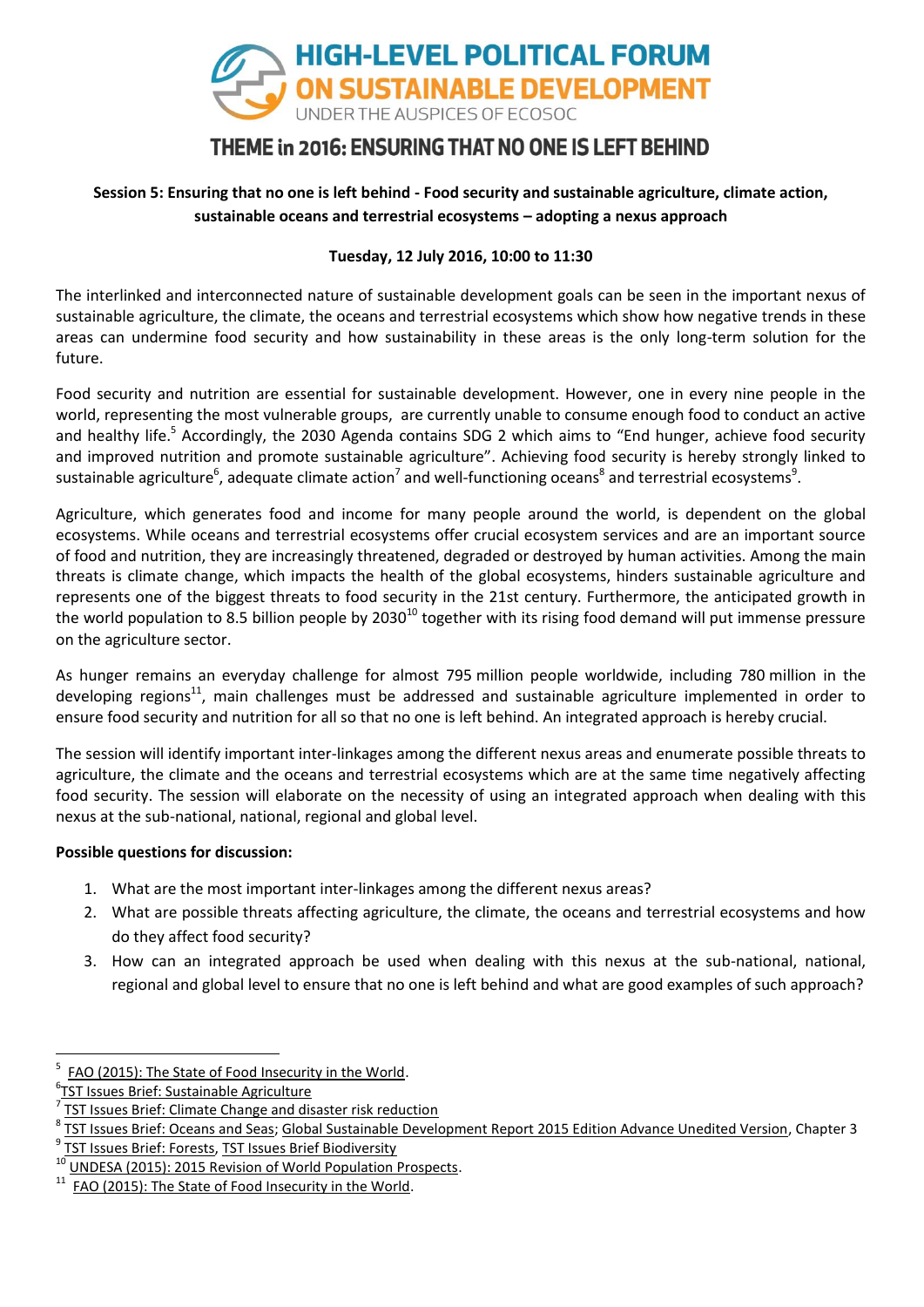

## **Session 6: Ensuring that no one is left behind – Creating peaceful and more inclusive societies and empowering women and girls**

### **Tuesday, 12 July 2016, 11:30 to 13:00**

Inclusion is a powerful concept, rooted in equality and safeguarded through effective and accountable institutions. In a truly inclusive society, no one is left behind. A dedication to inclusiveness denotes a commitment to addressing the challenges of the most vulnerable and marginalized in society and to pursuing policies that speak to the root causes of poverty.

The 2030 Agenda addresses the issue of inclusion in a number of different contexts. By incorporating the concept of promoting peaceful societies in the SDGs, the international community declared that peace and justice are critical for the eradication of poverty and the achievement of sustainable development. Violence and insecurity undermine people's well-being in all nations, not just conflict-affected ones, and progress toward sustainable development can only be made when individuals can access an effective justice system when needed.

In addition, no effort towards inclusiveness will be effective if it does not entail equal opportunities for women and girls and end to all forms of gender discrimination. Participation of women and girls in the economic, social, educational and public dimensions of life in their communities and their countries is vital. The international community clearly recognizes that only by advancing the health, safety, and equality of women, and enhancing their opportunities for leadership and economic empowerment, will the 2030 Agenda be achieved.

This session will address the issue of inclusion and inclusiveness, in the context of peaceful societies and in the context of empowering women and girls. Practical experiences will be shared and discussed with the aim to replicate and/or scale up impactful efforts, and ultimately, to begin to identify lasting solutions.

- 1. How do we ensure that indeed no one is left behind when creating peaceful societies with effective and accountable institutions?
- 2. How can we achieve empowerment of women and girls in all aspects of life?
- 3. How can data help to assess impact in both of these areas? Is there need to advance more disaggregated gender data to address the challenges of vulnerable populations, in particular women and girls?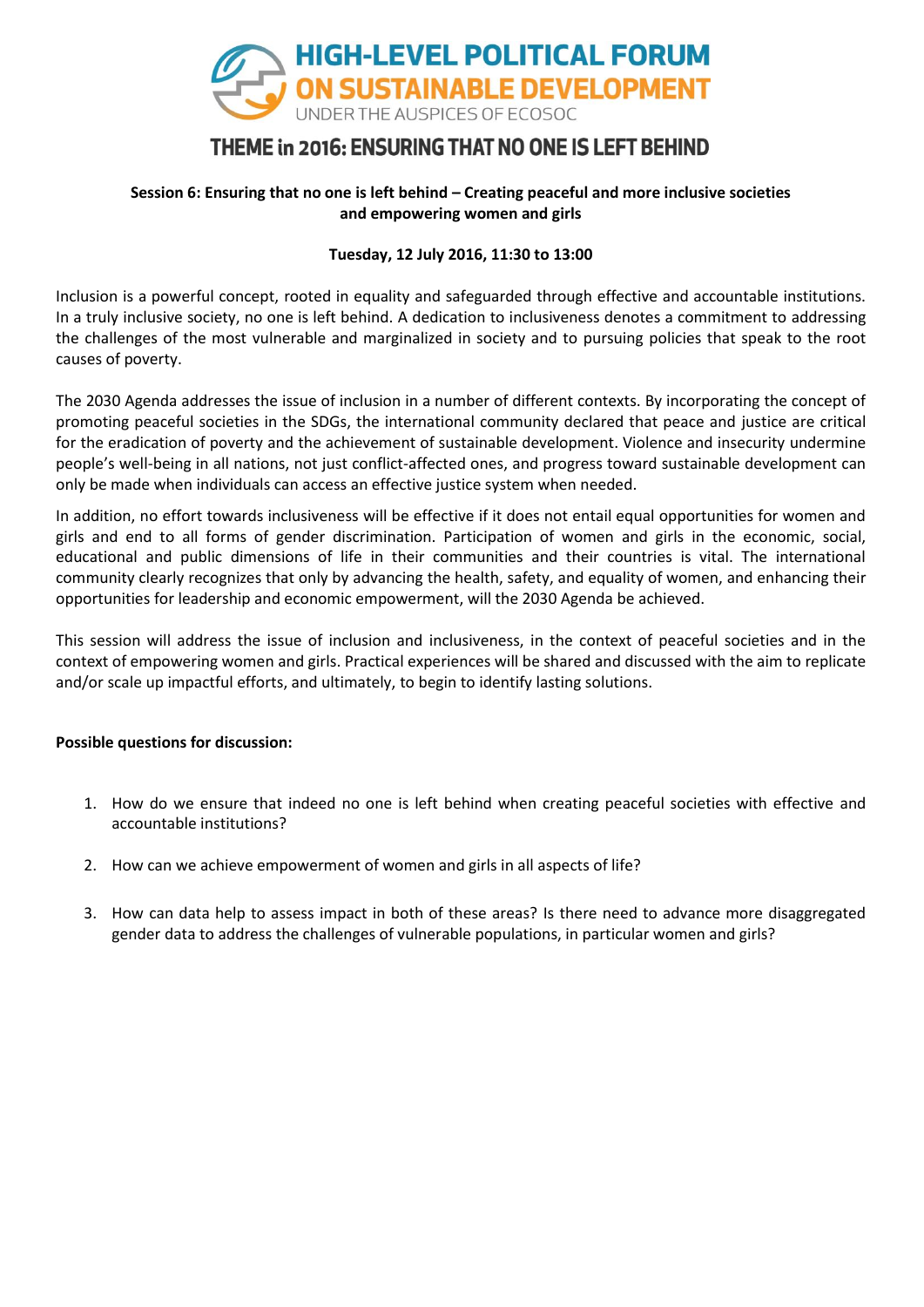

### **Session 7: Science-policy interface: new ideas, insights, and solutions**

### **Tuesday, 12 July 2016, 15:00 to 18:00**

The session is organised in support of the function of the high-level political forum on sustainable development to strengthen the science-policy interface.

The accelerating accumulation, use and diffusion of scientific knowledge and its application in technological innovations is reshaping our world. It has solved many of humanity's problems and led to unprecedented levels of prosperity. Yet, our current model of science, technology and innovation engagement has also created many challenges and has left many behind. The roundtable aims to take stock and to facilitate the ongoing conversation on these issues.

To this end, the session will bring together eminent natural and social scientists, government officials, and civil society representatives. It will identify and take stock of new ideas, scientific insights and technological solutions, including those contained in recent UN scientific assessments and studies by expert groups, for consideration by the forum. It will identify key research gaps in sustainability science that policy makers would like to see filled, in view of the challenges faced by developing and developed countries. The roundtable will discuss ideas and specific actions on how scientific and technological communities could be more effectively mobilised by the high-level political forum in support of achievement of the SDGs.

The session will explore future opportunities for strengthening the science-policy interface in a variety of contexts, including through the future editions of the Global Sustainable Development Report (GSDR). As background, the 2016 pilot GSDR will be presented together with an overview of lessons learned from the GSDR process that can be instructive moving forward.

- 1. What are important new ideas, scientific insights and technological solutions that have been proposed by scientists for policy consideration, including those contained in UN scientific assessments and suggested by expert groups? What are key research gaps in sustainability science that need to be filled?
- 2. How could the high-level political forum more effectively mobilise scientific and technological communities in support of the achievement of the SDGs? What specific actions should be taken, for example, for developing societal STI action plans and roadmaps, science advisory ecosystems at various levels?
- 3. What role will the Global Sustainable Development Report process play in further strengthening the sciencepolicy interface on the global policy stage?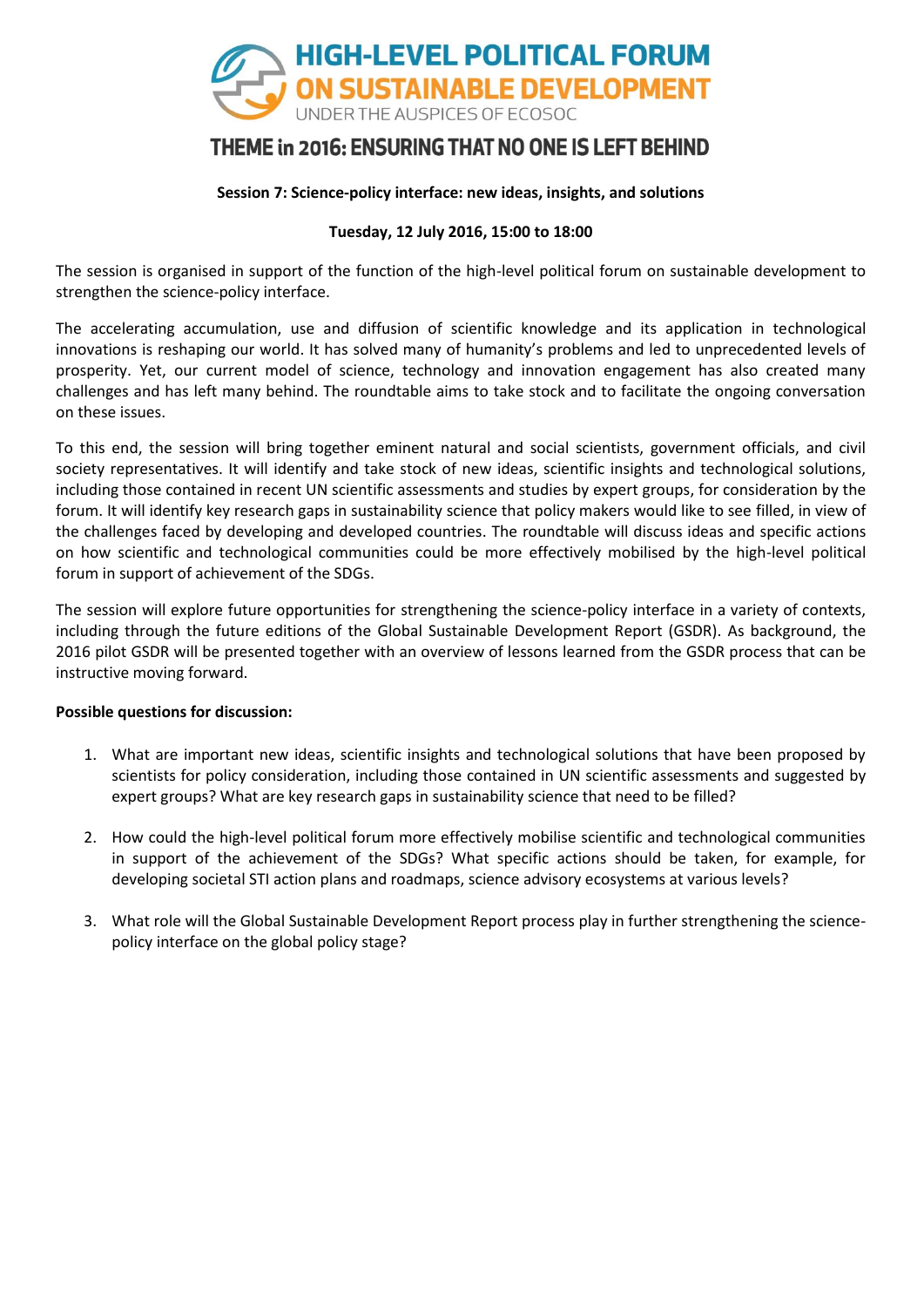

#### **Session 8: Creating ownership at the national level**

### **Wednesday, 13 July 2016, 10:00 to 11:30**

In September 2015, the Member States of the United Nations adopted the historic 2030 Agenda, with 17 Sustainable Development Goals (SDGs) at its core. The Agenda and the SDGs were only aspirations, however, until they were brought back to Capitals around the world—and to cities, states, regions and provinces—and absorbed into the national context. This session will address the process of nationalizing and localizing the SDGs, including the institutional and policy challenges and opportunities, progress to date, and prognosis for the future.

The 2030 Agenda is defined by its universal nature, serving developing and developed countries alike. But this universality is meaningful only with the understanding that one size does not fit all circumstances. As Member States embark on the process of bringing the SDGs to the national level, they are adapting the 2030 Agenda to pre-existing national sustainable development strategies and plans and also, concurrently, adapting national strategies and plans to the Agenda. This two-way process takes a variety of shapes. Based on the experiences and institutional arrangements from the Millennium Development Goals, countries will be focusing on a broader range of goals and targets under a universal agenda. Thus domestic implementation means breaking new ground and adopting a new mind set.

In both developing and developed countries, governments will succeed in implementing the 2030 Agenda only if they engage a wide range of stakeholders from the public and private sectors. Civil society, academia, parliamentarians, local authorities, and business people together constitute the national landscape, and they together will create national ownership of the SDGs. By working with diverse stakeholders, Member States can help ensure that all voices are heard and that no one is left behind.

- 1. How can Member States strike the balance between respecting the universal nature and transformative ambition of the 2030 Agenda and tailoring it to their national contexts? What are the challenges and opportunities in this regard?
- 2. How will countries adapt the global SDG indicators framework in light of its national circumstances?
- 3. How will the process of localizing the SDGs and creating national ownership contribute to the scope and effectiveness of global follow up and review?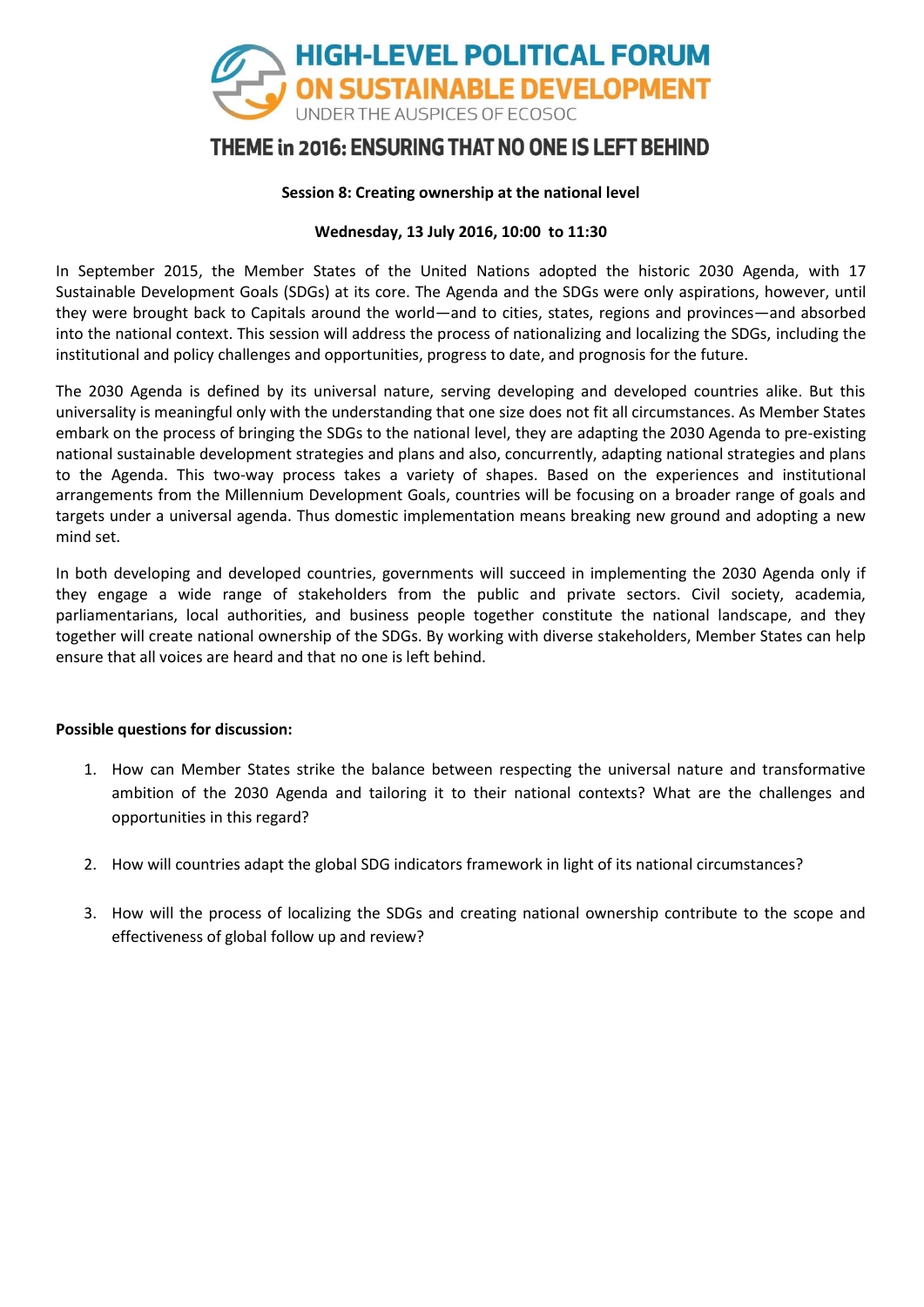

## **Session 9: Mainstreaming SDGs into national policies, plans and strategies and integrating the three dimensions of sustainable development**

## **Wednesday, 13 July 2016, 11:30 to 13:00**

For the successful implementation of the Sustainable Development Goals, their inclusion and mainstreaming into national policies, plans and strategies will be crucial. Without a doubt, the fulfilment of the pledge to "leave no one behind" will also depend on how well the ones furthest behind will be taken into account when drafting the required policies and plans. The concepts of mainstreaming sustainable development into national plans and mainstreaming global policy frameworks into national strategies are not novel notions, as has been demonstrated by the experiences of national sustainable development plans and the implementation of the Millennium Development Goals (MDGs), and many lessons can be learnt from these.

As noted in the 2030 Agenda, each country needs to take into account their national realities and circumstances, and hence no one size fits all countries in regard to the mainstreaming process. It is important to remember that prior to the adoption of the SDGs governments have had existing policy objectives and commitments that are articulated in a variety of national and sectoral strategies and plans, as well as in commitments to international agreements. However, three typical steps that can apply for many types of countries in initial SDG mainstreaming  $include^{12}$ :

1. Review of existing strategies and plans and identification of areas for change: to scan and detail the landscape of existing strategies and plans at the national, sub-national and local levels and then compare against the global SDGs and targets to identify gaps and provide the basis for areas for change; 2. Setting of nationally-relevant targets: for nationally-adapted and inclusive SDGs that are achievable, yet ambitious; and 3. Formulation of strategy and plans using integrated systems thinking: to incorporate the recommendations and the insights from the above steps into strategies and plans and matching ambition and commitments with resources and capacities.

The theme of the HLPF this year is "Ensuring that no one is left behind" and the 2030 Agenda states that all countries and all stakeholders, acting in collaborative partnership, will implement this plan. In this spirit, some Member States have decided to include stakeholders as part of their national SDG mainstreaming process, including hearings and participation in tailoring of national targets, plans and policies.

The mainstreaming of the SDGs is a complex endeavour. This session aims to provide a space for the Member States and other stakeholders to exchange their views on the success stories and challenges faced in the early implementation of the SDGs at the national level and their integration into policies, plans and strategies. It aims to draw upon the lessons learnt from both the previous gains made in integrated policy-making nationally and from the implementation of the Millennium Development Goals.

## **Possible questions for discussion:**

- 1. What policies, coordination mechanisms and plans have countries put into place in order to integrate the SDGs into their national plans?
- 2. What are the main challenges for integrated policy-making, and what institutional structures at national level work well to foster policy coherence?
	- 3. How can the global community support the national mainstreaming of the SDGs?

<sup>&</sup>lt;sup>12</sup> For example Mainstreaming the 2030 Agenda for Sustainable Development, Reference Guide, United Nation Development Group, Available at: https://undg.org/main/undg\_document/mainstreaming-the-2030-agenda-for-sustainable-developmentinterim-reference-guide-to-uncts/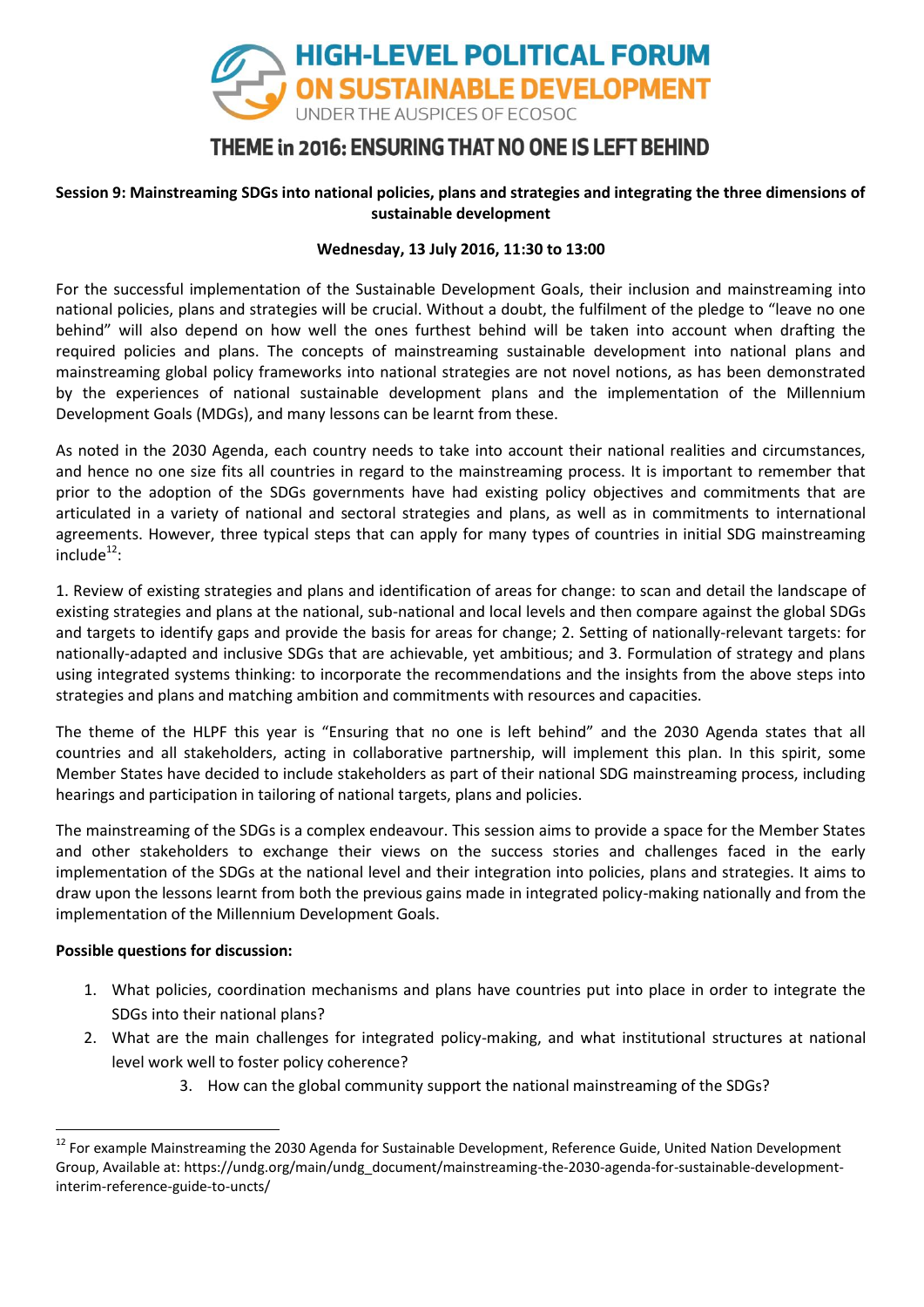

## **Session 10: Vertical cooperation –local authorities and national governments working together for implementation of the 2030 Agenda**

### **Wednesday, 13 July 2016, 15:00 to 16:30**

In order to reach the further behind first, national governments and local authorities must work together, in close partnership, reflecting vertical synergies and achieving development results at the local level, close to the vulnerable groups. This collaboration is vital for the 2030 Agenda to become a reality. Experience with MDGs suggests that success in implementation will depend on effective local action. This will require the active role of local governments/authorities and communities at the grassroots level.

Local authorities have a unique role to play in political inclusion at the grassroots level. Community-based participation facilitated by local governments is a powerful tool for the achievement of sustainable development. They are best placed to link the global goals with local communities as stakeholders engagement is at the heart of an inclusive 2030 Agenda.

All SDGs have targets that are directly or indirectly related to the daily work of local governments, authorities, and other actors. It is, therefore, essential to include local authorities in policy-making processes and ensure that they have the needed capacity to meaningfully participate in the policy-making for the implementation of the 2030 Agenda and the SDGs. Additionally, reliable local data will be an essential tool to monitor progress and to target resources to those most in need.

In this context, local authorities are central in ensuring the link between the global vision and local policies and actions of citizens, as well as in bringing local relevant initiatives into global policy debates, offering lessons learned and best practices. The challenge will be how to build effective, accountable and inclusive institutions at all levels, how to enhance vertical cooperation mechanisms, and how to ensure that local authorities are strengthened to deliver on the SDGs.

- 1. What is the level of engagement of local authorities in your national sustainable development strategy?
- 2. What are the challenges local governments are facing and what immediate remedies are needed to ensure effective participation? How does the national government help local governments to meet these challenges?
- 3. What is your experience in stakeholder engagement at both national and locals to help foster vertical cooperation and to ensure that the implementation is inclusive?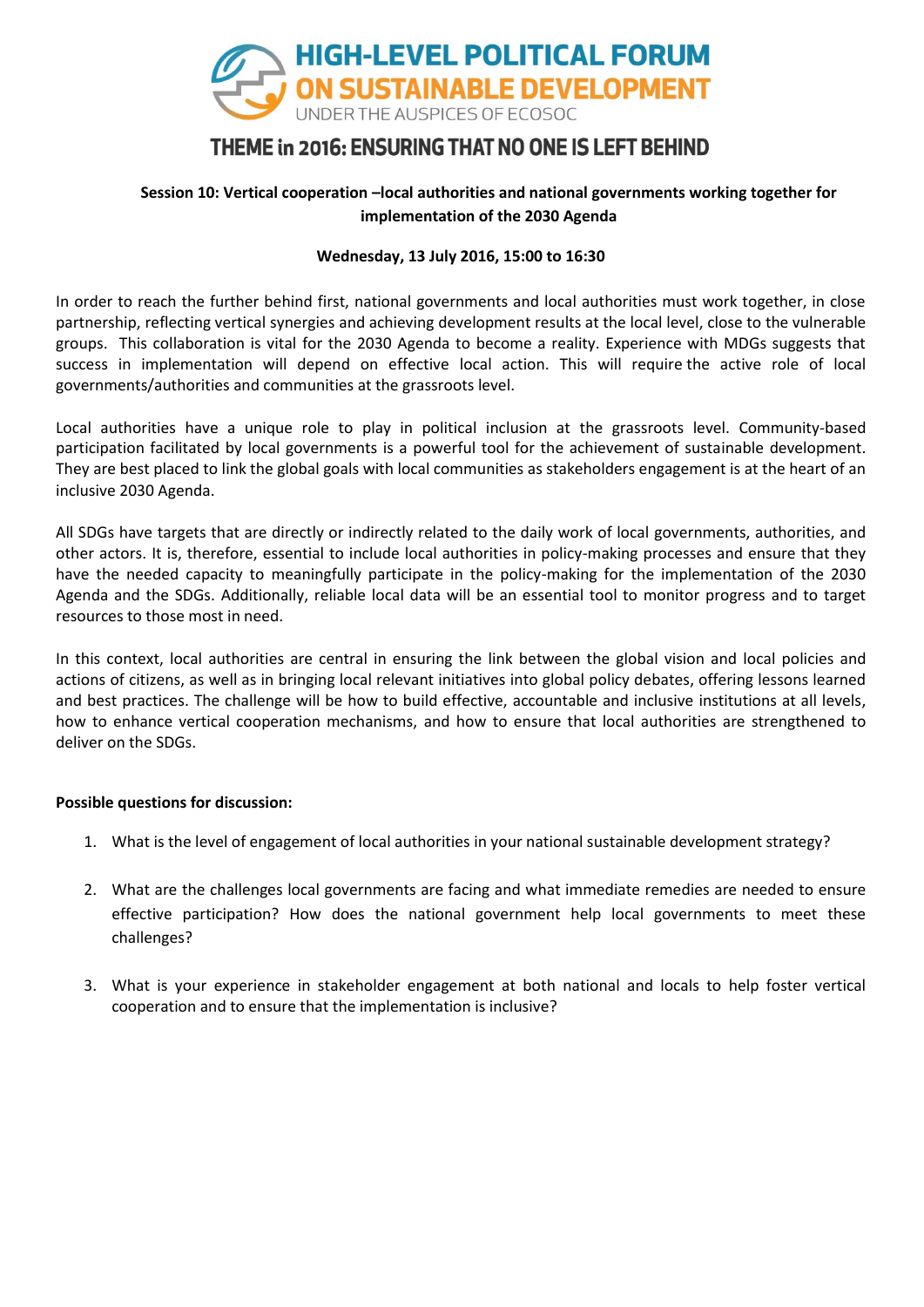

# **Session 11: Challenges in mobilizing means of implementation at the national level: Financing, Technology, and Capacity Building**

### **Wednesday, 13 July 2016, 16:30 to 18:00**

The session will discuss main challenges in mobilizing means of implementation at the national level for sustainable development. It will focus on the areas highlighted in the 2030 Agenda for sustainable development and in the Addis Ababa Action Agenda, which is an integral part of the 2030 Agenda, related to financing for development, science, technology and innovation (STI) and capacity building.

The role of finance is crucial to support the achievement of the SDGs. The 2030 Agenda reiterates the primary responsibility of each country for its own economic and social development, and emphasizes that cohesive national strategies, supported by integrated national financing frameworks, will be essential for implementing the 2030 Agenda and ensuring that no one is left behind. The Agenda also emphasizes that national development efforts need to be supported by an enabling international economic environment that harness international private business and finance, development cooperation, and trade as engines for development. The session will discuss key challenges for domestic resource mobilization and how these can be addressed within the framework of a revitalized Global Partnership for Sustainable Development.

Technology facilitation, science and capacity-building are also critical means of implementation of the 2030 Agenda. In that context, the Agenda launched the Technology Facilitation Mechanisms to support the achievement of the SDGs. The Mechanism includes a collaborative Multistakeholder Forum on Science, Technology and Innovation for the SDGs. During the session, a co-chair of the 2016 STI Forum and a representative of the 10 Member Group in support of the Technology Facilitation Mechanism will report on the outcomes of Forum, which was held in New York on 6 and 7 June 2016 and addressed the topic "Realizing the potential of science, technology and innovation for all to achieve the sustainable development goals."

Through sharing of experiences and lessons learned, the session will try to identify key strategies to overcome the perceived challenges. This topic will be presented through a panel discussion. The session will also highlight main capacity building interventions in STI for sustainable development that can be applied at national level.

- 1. What are the main challenges for domestic resource mobilization for the implementation of the 2030 Agenda? How these challenges can be addressed within the framework of a revitalized Global Partnership for Sustainable Development?
- 2. How can the main outcomes of the multi-stakeholder Forum on Science, Technology and Innovation for the SDGs meeting advance the 2030 Agenda and the SDGs? What are the implications that can be applied for actions taken in the field?
- 3. How can the capacity building interventions in technology for development be applied at national level to ensure no one left behind?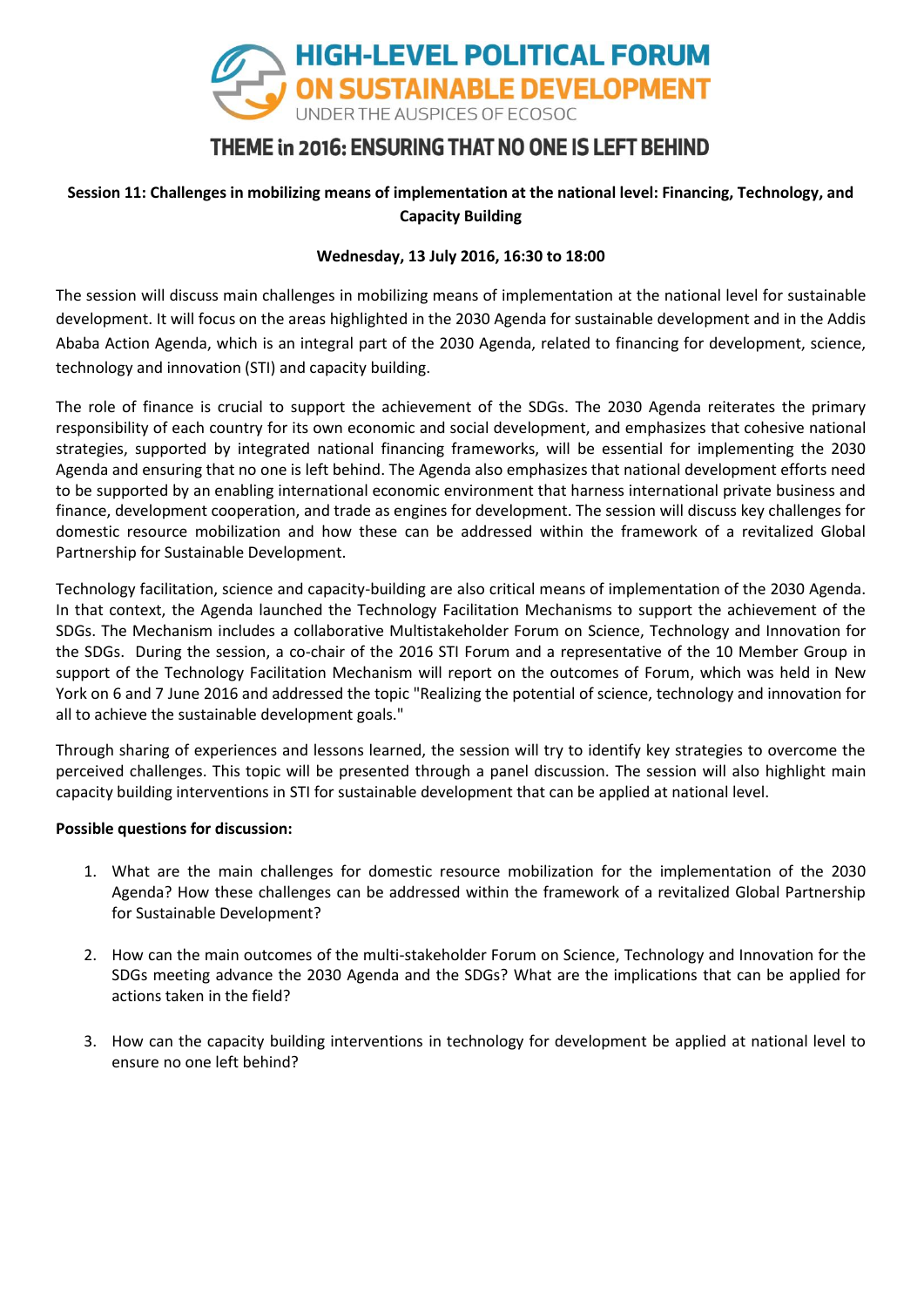

### **Session 12: National mechanisms for monitoring progress and reporting on implementation for the achievement of SDGs**

### **Thursday, 14 July 2016, 10:00 to 11:30**

The 2030 Agenda for Sustainable Development stressed that Governments have the primary responsibility for follow-up and review. In the 2030 Agenda, Member States committed to fully engage in conducting regular and inclusive reviews of progress at that national level. National reports will allow assessments of progress and identify challenges and will inform recommendations for follow up at the national, regional and global levels.

The 2030 Agenda also underscored that quality and reliable disaggregated data will be needed to help with the measurement of progress and to ensure that no one is left behind. Such data are key to decision making, as well as to monitoring and reporting on implementation for the achievement of SDGs.

The session will focus on reviewing ways and approaches to systematic and effective follow-up, monitoring and review of the Sustainable Development Goals at the national level, including the development and utilization of statistics and indicators for sustainable development.

It will aim to evaluate the existing work on monitoring and reporting at the national level, share experiences and lessons learned, identify gaps and challenges, and recommend ways and future actions in strengthening national institutions, mechanisms, and statistical capacities for effective monitoring, data collection and reporting on the implementation for the achievement of SDGs, and foster cooperation and partnerships to support capacity building in developing countries.

In this context, Member States agreed to intensify efforts to strengthen statistical capacities in developing countries. Such an agreement is also reflected clearly in target 17.18 which says "By 2020, enhance capacity-building support to developing countries, including for least developed countries and small island developing States, to increase significantly the availability of high-quality, timely and reliable data disaggregated by income, gender, age, race, ethnicity, migratory status, disability, geographic location and other characteristics relevant in national contexts".

- 1. What successful experience and best practices in your country could be shared in terms of effective monitoring of progress and reporting on implementation for the achievement of SDGs?
- 2. What are the difficulties, challenges and gaps that might prevent effective monitoring and reporting on progress of SDGs at the national level?
- 3. What concrete actions should be taken with regards to strengthening institutions and capacities of countries, in particular developing countries, for data collection, monitoring and reporting on the implementation of SDGs?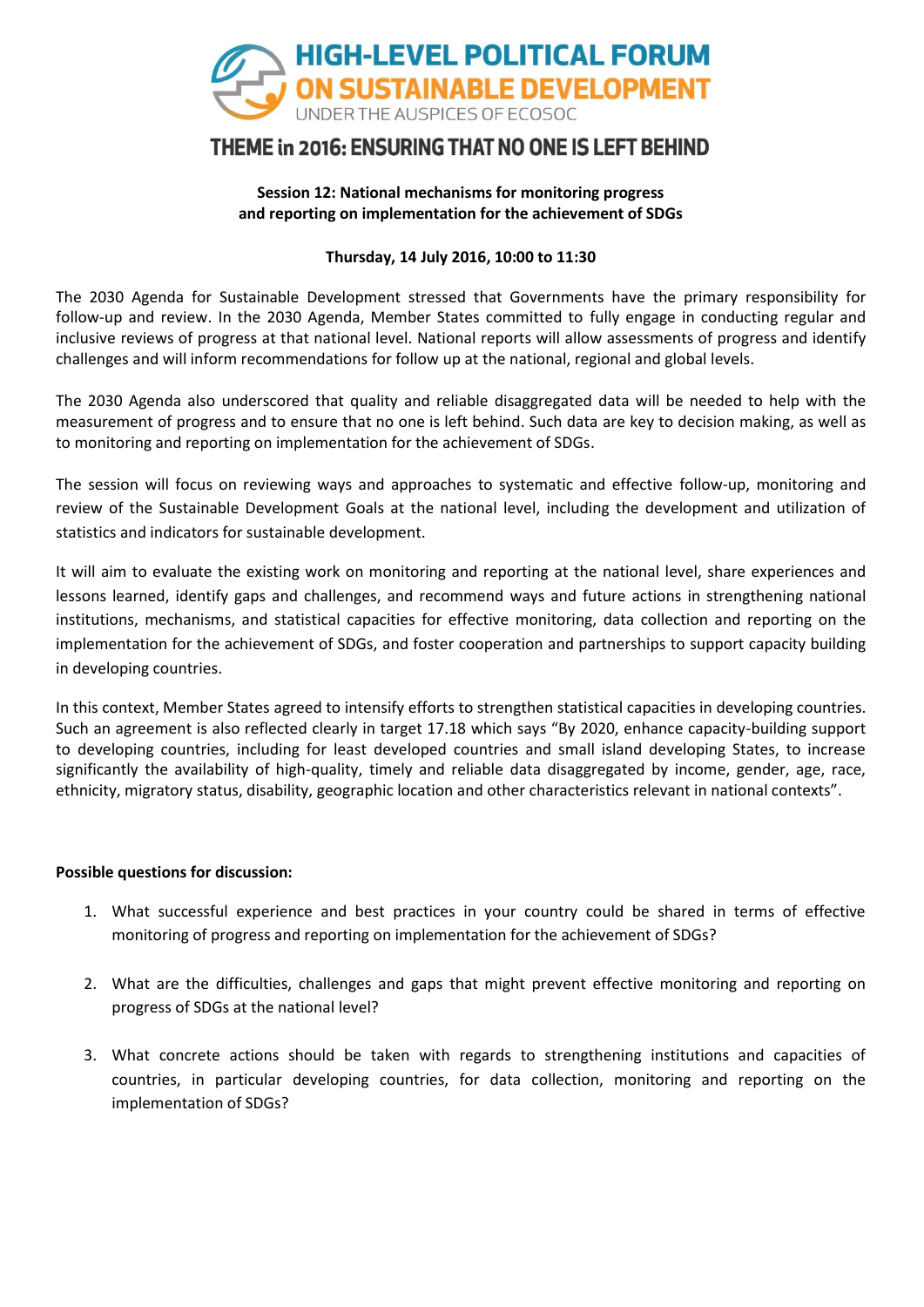

## **Session 13: Making the 2030 Agenda deliver for SIDS, building on the SAMOA Pathway**

### **Thursday, 14 July 2016, 11:30 to 13:00**

Building on the SAMOA Pathway, the 2030 Agenda for Sustainable Development called for special attention to Small Island Developing States (SIDS), as they face unique vulnerabilities in their sustainable development. They are faced with various challenges due to their small size, remoteness, narrow resource and export base, and exposure to global environmental challenges and external economic shocks. SIDS are on the frontline experiencing the effects of climate change and they have limited financial resources and capacity to cope with these physical, social and economic impacts.

In the SAMOA Pathway, Member States recognized that "the adverse impacts of climate change compound existing challenges in small island developing States and have placed additional burdens on their national budgets and their efforts to achieve the sustainable development goals"<sup>13</sup>. This was reaffirmed by the 2030 Agenda for Sustainable Development.

Oceans play a central role in the culture of SIDS, and at the same time is tightly linked to their economies. The devastating climate change impacts on oceans, such as sea-level rise, ocean acidification and the increased frequency and intensity of extreme weather events, make SIDS more vulnerable, as most island lives and livelihoods are built on oceans.

It is important to ensure the synergies between the SAMOA Pathway and the 2030 Agenda, focusing on strengthening the resilience of SIDS, in order to achieve their sustainable development and to eradicate poverty. Many SIDS are archipelagos with islands scattered within a country. It is therefore crucial to have a robust mechanism for coordination and strengthened means of implementation to ensure that no one is left behind. This session will identify synergies between the 2030 Agenda and the SAMOA Pathway and the best possible ways to overcome special challenges of SIDS in achieving their sustainable development.

## **Possible questions for discussion:**

- 1) What are the most important inter-linkages between the 2030 Agenda and the SAMOA Pathway?
- 2) What are the major challenges and needs for SIDS in the implementation of both of the 2030 Agenda and SAMOA Pathway?
- 3) How can national institutions and means of implementation be strengthened in SIDS to deliver the 2030 Agenda while ensuring that no one is left behind?

<sup>&</sup>lt;sup>13</sup> Paragraph 15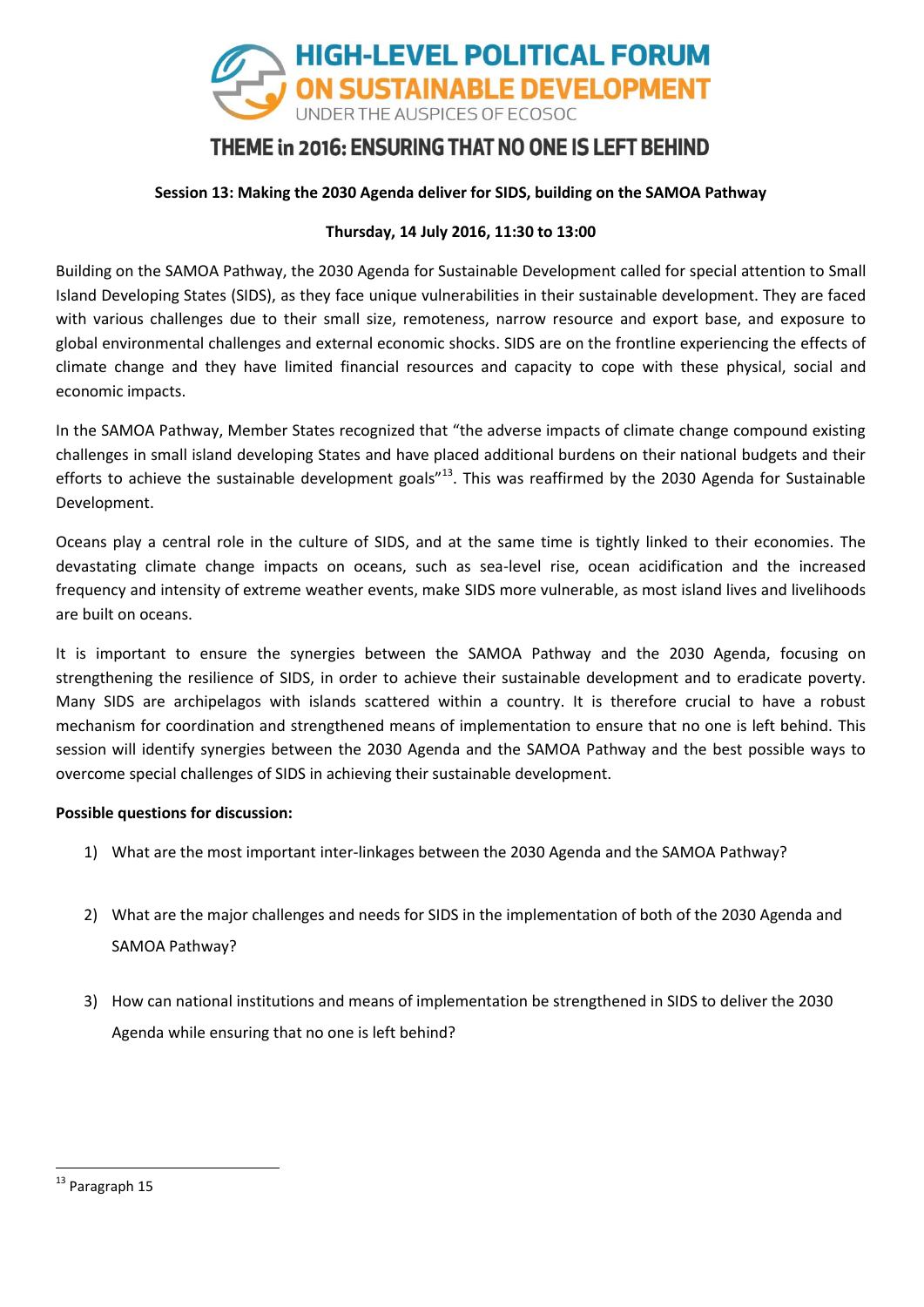

### **Session 14: Countries in Special Situations**

### **Thursday, 14 July 2016, 15:00 to 18:00**

This session will address the challenges and opportunities faced by least developed countries (LDCs), landlocked developing countries (LLDCs), middle-income countries (MICs), African countries, and countries in conflict and postconflict situations in aligning their existing national priorities and plans to the 2030 Agenda for Sustainable Development.

As stated in the 2030 Agenda, "Each country faces specific challenges in its pursuit of sustainable development. The most vulnerable countries and, in particular, African countries, LDCs, LLDCs, and SIDS deserve special attention, as do countries in situations of conflict and post-conflict countries. There are also serious challenges within many middle-income countries." 14

The success of efforts to implement the 2030 Agenda will be measured against the progress of countries in special situations. The theme of leaving no one behind effectively focuses the initial strategies and efforts of the international community to address the needs of the most vulnerable populations within these countries.

The discussion will examine how LDCs and LLDCs are working to build synergy and coherence between the 2030 Agenda and existing agreements, including the Istanbul Programme of Action for LDCs (IPoA) and the Vienna Programme of Action for LLDCs (VPoA).

The outcome of the recent Mid-term Review of the IPoA reported that "progress towards the MDGs and other internationally agreed development goals was slowest in the least developed countries in conflict and post-conflict situations; those countries require context-specific approaches, including targeted national policies and international support." 15

The unfinished business of reaching the Millennium Development Goals (MDGs) will also be addressed. In the 2030 Agenda, as Member States recommitted to "the full realization of all the MDGs, including the off-track MDGs, in particular by providing focussed and scaled-up assistance to least developed countries and other countries in special situations, in line with relevant support programmes."<sup>16</sup>

#### **Possible questions for discussion:**

**.** 

1. How can context-specific approaches, targeted national policies and international support be pursued to ensure that countries in special situations are not left behind? What efforts are needed to build national capacities and foster domestic resource mobilization?

2. What are the key challenges to building capacity for effective data collection and analysis for monitoring and follow-up of the SDGs, which is a critical need for countries in special situations? How can these challenges be overcome?

3. Countries in special situations are highly vulnerable to both internal and external shocks; how can we ensure resilience against various kinds of shocks and crises?

<sup>&</sup>lt;sup>14</sup> A/RES/70/1 - Transforming our world: the 2030 Agenda for Sustainable Development, paragraph 22.

<sup>15</sup> IPOA Mid-term Review outcome document (A/CONF.228/L.1), May 2016.

<sup>&</sup>lt;sup>16</sup> A/RES/70/1 - Transforming our world: the 2030 Agenda for Sustainable Development, paragraph 16.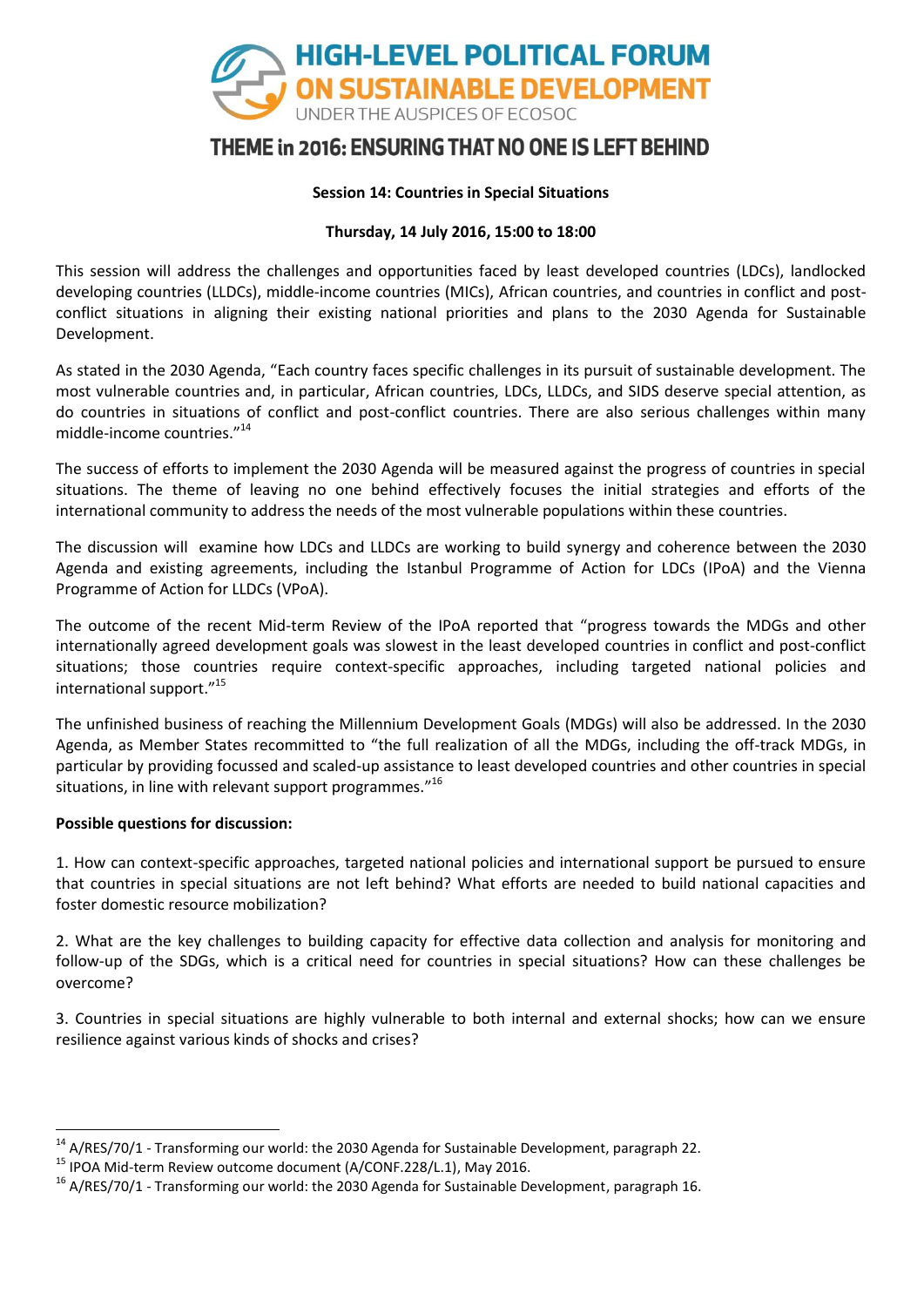

### **Session 15: From inspiration to action: Multi-stakeholder engagement for implementation**

### **15 July 2016, 10:00 am to 1:00 pm**

In line with paragraph 89 of the 2030 Agenda (A/RES/70/1) and paragraphs 14 and 15 of General Assembly Resolution 67/290 (A/RES/67/290), this session offers major groups and other stakeholders an opportunity to "report on their contribution to the implementation of the Agenda" and speak to the topics of the HLPF. It is organised in collaboration with the HLPF Coordination Mechanism<sup>17</sup> of the major groups and other Stakeholders pursuant to paragraph 16 of General Assembly Resolution 67/290.

The programme will be structured around two focused sessions that will each feature interventions by representatives of Major Groups and other Stakeholders as lead discussants and responses from Member States and other interventions from the floor covering a) experiences of Major Groups and other Stakeholders in implementing the 2030 Agenda in the first year, and b) collaborative approaches that they have adopted at the national level, including the national review processes.

#### **Proposed programme**

## **10-10:05 am Opening remarks by the Chair**

#### **10:05-10:10 am Welcoming remarks by moderator**

**10:10-11:40am "Ensuring that no one is left behind – the implementation of the 2030 Agenda by major groups and other stakeholders":**

Possible questions for discussion:

- 1. What activities have been implemented by your organisation towards achieving the Sustainable Development Goals?
- 2. What would be one 'best practice' approach that you found useful in your setting the implementation of the 2030 Agenda?
- 3. How has your collaborative relationship with the government improved the planning and implementation of the SDGs at the national or local level?

## **11:40am-12:25pm "Multi-stakeholder approaches at the National level – the opportunity to enhance follow up and review by engaging major groups and other stakeholders"**:

Possible questions for discussion:

- 1. How can major groups and other stakeholders successfully and meaningfully contribute to the global and national level reviews of SDGs?
- 2. What are the added value of major groups and other stakeholders in the national implementation, follow up and review of the SDGs?
- 3. How can we ensure that Major Groups and other Stakeholders have the resources and capacity to participate effectively at the national level?

### **12:25pm– 12:55 pm General Exchange of Views 12:55pm-1pm Closing Remarks by the Chair**

<sup>&</sup>lt;sup>17</sup> Their terms of reference can be found at [http://tinyurl.com/hlpfcm.](http://tinyurl.com/hlpfcm)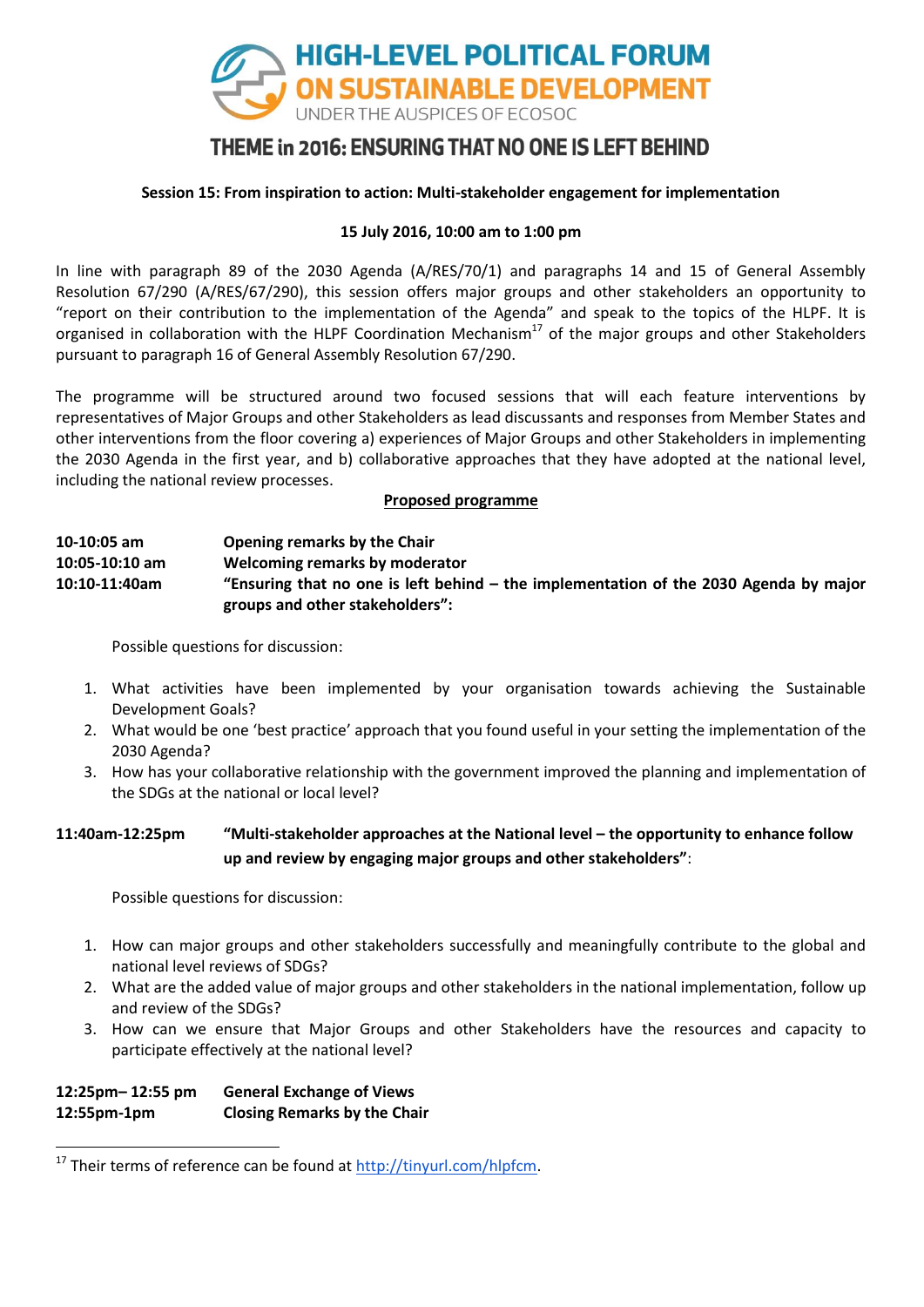

## **Session 16: Regional experiences Friday, 15 July 2016, 15:00 to 17:30**

Regions provide a vital bridge between global frameworks and national development agendas, and regional implementation informs global and national policymaking and normative agenda-setting through the exchange of experiences and perspectives and the fostering of peer learning. Regions also serve as an important nexus where feedback loops from bottom to top, and vice versa.

Regional level cooperation further provides a space for deepening regional integration efforts and for elaborating effective public policies among countries of similar circumstances and beyond.

In accordance with paragraph 90 of the 2030 Agenda, Member States have been called to identify the most suitable regional entity in which to engage for following up and reviewing the implementation of the 2030 Agenda, building on existing mechanisms and successful experiences. Important progress has been achieved in various regions in recognizing the Regional Forums on Sustainable Development (RFSDs) as platforms for regional follow-up and review<sup>18</sup>. The RFSDs organized by the United Nations Regional Commissions in collaboration with various partners in the lead up to the 2016 HLPF, played an important role in identifying regional challenges, lessons learned and action specific to regional settings, in relation to the HLPF theme of "Ensuring that no one is left behind" and the overall 2030 Agenda follow-up and review.

Specifically, they looked how to support countries in their region, in particular countries in special situations, to enhance their capacity for implementation of the 2030 Agenda; how to identify regional trends, share best practices and lessons learned at the regional level; how to support follow-up and review of progress on the 2030 Agenda and sustainable development goals at the regional level; and how to tailor their support to the needs and specificities of each country in their respective regions.

In addition to the UN Regional Commissions, other regional and sub-regional implementing actors play an important role as partners in the attainment of sustainable development. Several have already made significant progress in mainstreaming the 2030 Agenda in their work and policy support. This session will hear from presentations of these stakeholders in an interactive roundtable.

- 1. What are the best practices and lessons learned we can draw from regional experience in the implementation of the 2030 Agenda, and specifically in relation to the HLPF theme of "Ensuring that no one is left behind?"
- 2. What has been identified so far as the biggest challenges in different regions to the implementation of the 2030 Agenda and sustainable development goals?
- 3. How can regional platforms help ensure that no one is left behind in achieving the sustainable development goals?

**<sup>.</sup>** <sup>18</sup> These exist in ECA, ECLAC, ESCWA and ESCAP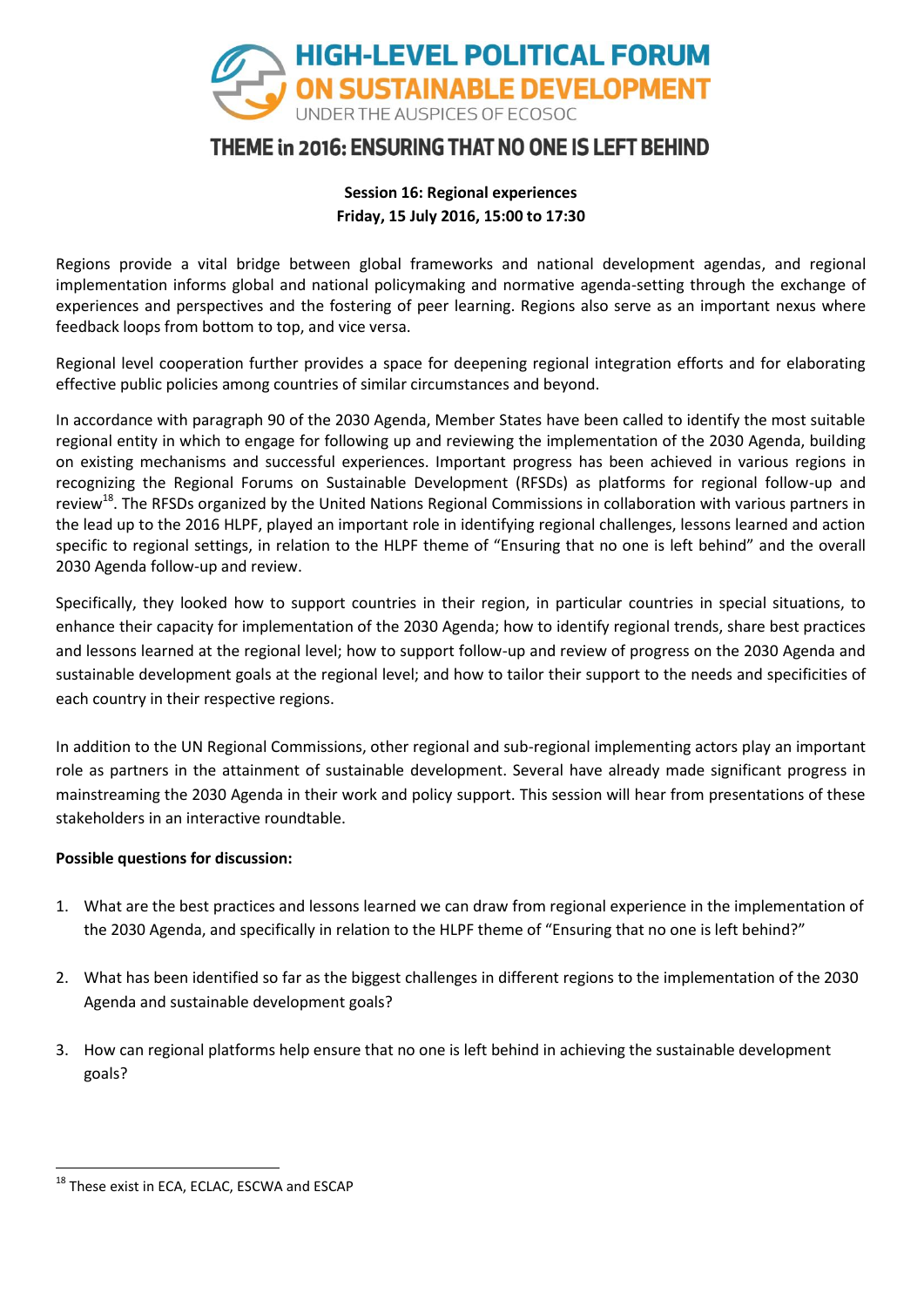

### **Session 17: Ensuring that no one is left behind – Reaching the most vulnerable**

#### **Monday, 18 July, 10:00 to 11:30**

A distinctive feature of the 2030 Agenda for Sustainable Development is its emphasis on reaching the poorest and most vulnerable, as expressed in the Preamble and Declaration. A range of Goals and Targets, including those on poverty; on food security, nutrition and agriculture; on education and learning opportunities; on water and sanitation; and on cities make specific reference to the poor and vulnerable or those in vulnerable situations. Paragraph 23 of the Agenda refers to the empowerment of the most vulnerable and includes, among the groups "whose needs are reflected in the agenda", "all children, youth, persons with disabilities (of whom more than 80% live in poverty), people living with HIV/AIDS, older persons, indigenous peoples, refugees and internally displaced persons and migrants" as well as "people living in areas affected by complex humanitarian emergencies and in areas affected by terrorism".

Because of disabilities, lack of resources, language and literacy barriers, distance, formal and legal impediments, cultural practices, social norms and others, these groups are often excluded from the channels through which the benefits of policy, government action, and economic development are conveyed. Access to education, adequate housing, basic services, social protection, jobs, financing, legal protection, protection from environmental hazards and natural disasters, and opportunities to participate in decision-making are often out of reach or prohibitively costly for precisely those groups that need them the most. These are issues that have also been the addressed from the perspective of human rights. Failure to acknowledge and address factors of vulnerability and the barriers to access services, resources and opportunities means that advances in development will not benefit the poorest and most vulnerable and that inequalities will be aggravated rather than attenuated.

In addition to the 2030 Agenda, the need to reach the most vulnerable is recognized in numerous international agreements, including, among the most recent, the Addis Ababa Action Agenda, the Paris Agreement under the United Nations Framework Convention on Climate Change, and the Sendai Framework for Disaster Risk Reduction. It is the object of numerous human rights instruments and has been the focus of the work of the Commission for Social Development. Intergovernmental and other forums have addressed the specific needs of particular groups.

Taking into account national and international commitments and practice, this session will bring together perspectives on how to address these challenges, with particular reference to the groups identified in the 2030 Agenda. It will address lessons from past and ongoing experiences, and how to best assess progress in this regard.

- 1. What are the concrete barriers faced by the poorest and most vulnerable, and by particular groups among the most vulnerable, in accessing services, resources and opportunities and in benefitting from policy measures?
- 2. What concrete measures have been taken to address the needs of the poorest and most vulnerable and what lessons can be learned from these experiences?
- 3. How can advances in reaching the most vulnerable in the implementation of the 2030 Agenda best be assessed, nationally and internationally?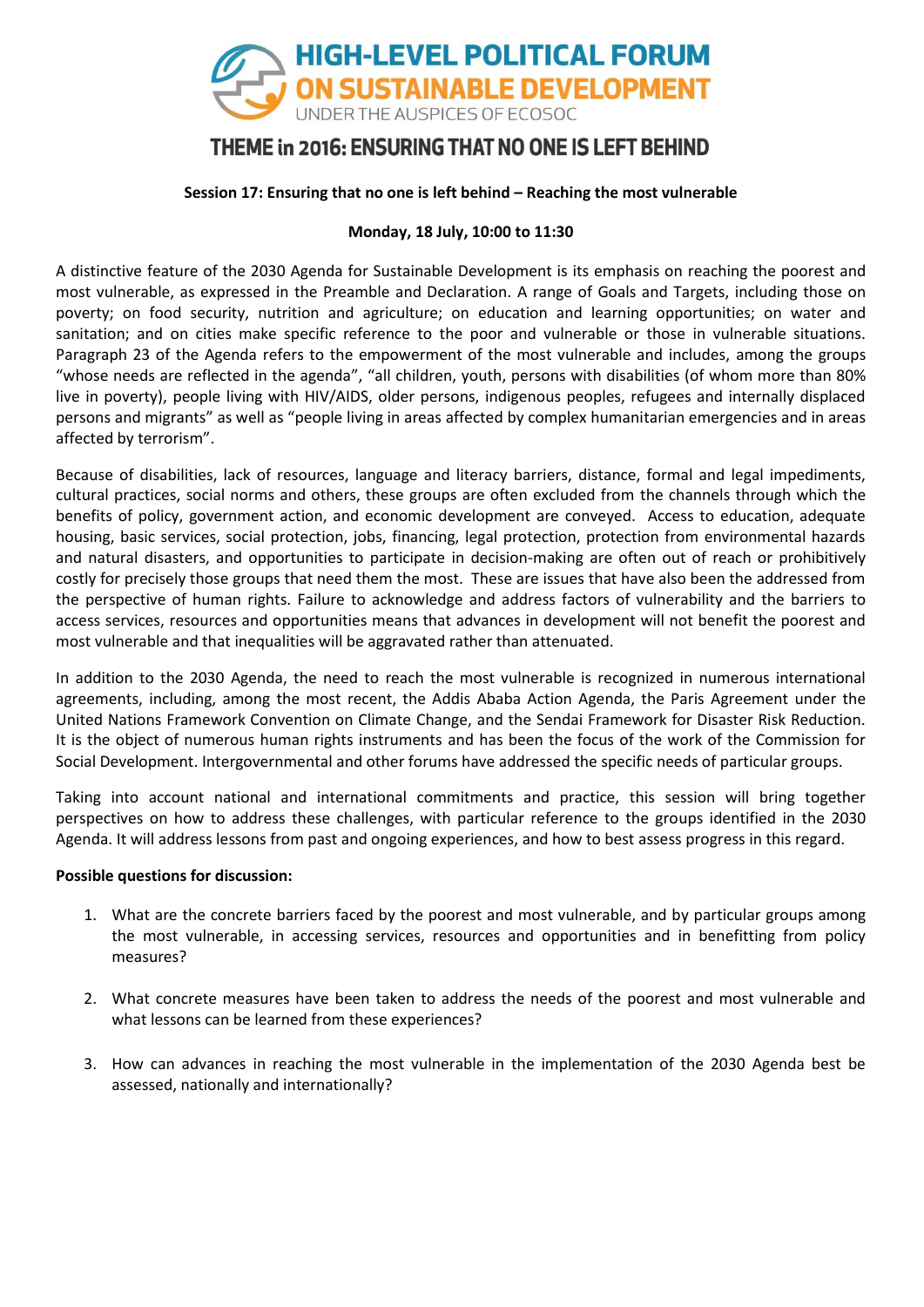

## **Session 18: Ensuring that No One is Left Behind: Challenges of countries in special situations**

### **Monday, 18 July 2016, 11:30 to 13:00**

In 2011, Member States adopted the Istanbul Program of Action on Least Developed Countries (LDCs). 2014 saw the adoption of the SAMOA Pathway for the sustainable development of Small Island Developing States (SIDS) and the Vienna Program of Action for Landlocked Developing States (LLDCs). In many ways these three outcome documents anticipated the vision and priorities of the Sustainable Development Goals (SDGs), both in terms of the policy areas addressed and the underlying principle of the 2030 Agenda: leave no one behind.

Building on the two expert level sessions from week one, this Ministerial level session will offer perspectives on the challenges facing countries in special situations and will focus on concrete solutions and the means of implementing them.

This session will explore the synergies among these outcome documents and the 2030 Agenda, and will focus on the means of implementation. It will shine a spotlight on the concerns and challenges of these three categories of countries in special situations, as well as those middle income countries (MICs) and countries in conflict and postconflict situations. Climate change, debt sustainability, economic growth and sustainable livelihoods, access to markets, and sustainable transport—these issues and others are all challenges for the world at large, but LDCs, LLDCs, SIDS, MICs, and conflict and post-conflict countries, with their structural vulnerabilities, feel these challenges especially acutely.

The progress of all these countries is crucial in its own right and also because it can serve as a bellwether for the overall success of the SDGs Because of this, though, they can also be drivers and incubators for innovative solutions to development problems, and they have much to teach the rest of the world.

- 1) What actions are countries in special situations taking to address their vulnerabilities and advance implementation of the 2030 Agenda in concert with the programs of action specific to their country groups?
- 2) How can the international community complement these actions with meaningful support and partnership? What are the gaps and challenges in this regard? Are there any new entry points for partnership and support created in the 2030 Agenda?
- 3) What are some "quick win" or "early harvest" areas for countries in special situations, areas where these countries themselves and their development partners can focus attention and resources in the next three to five years?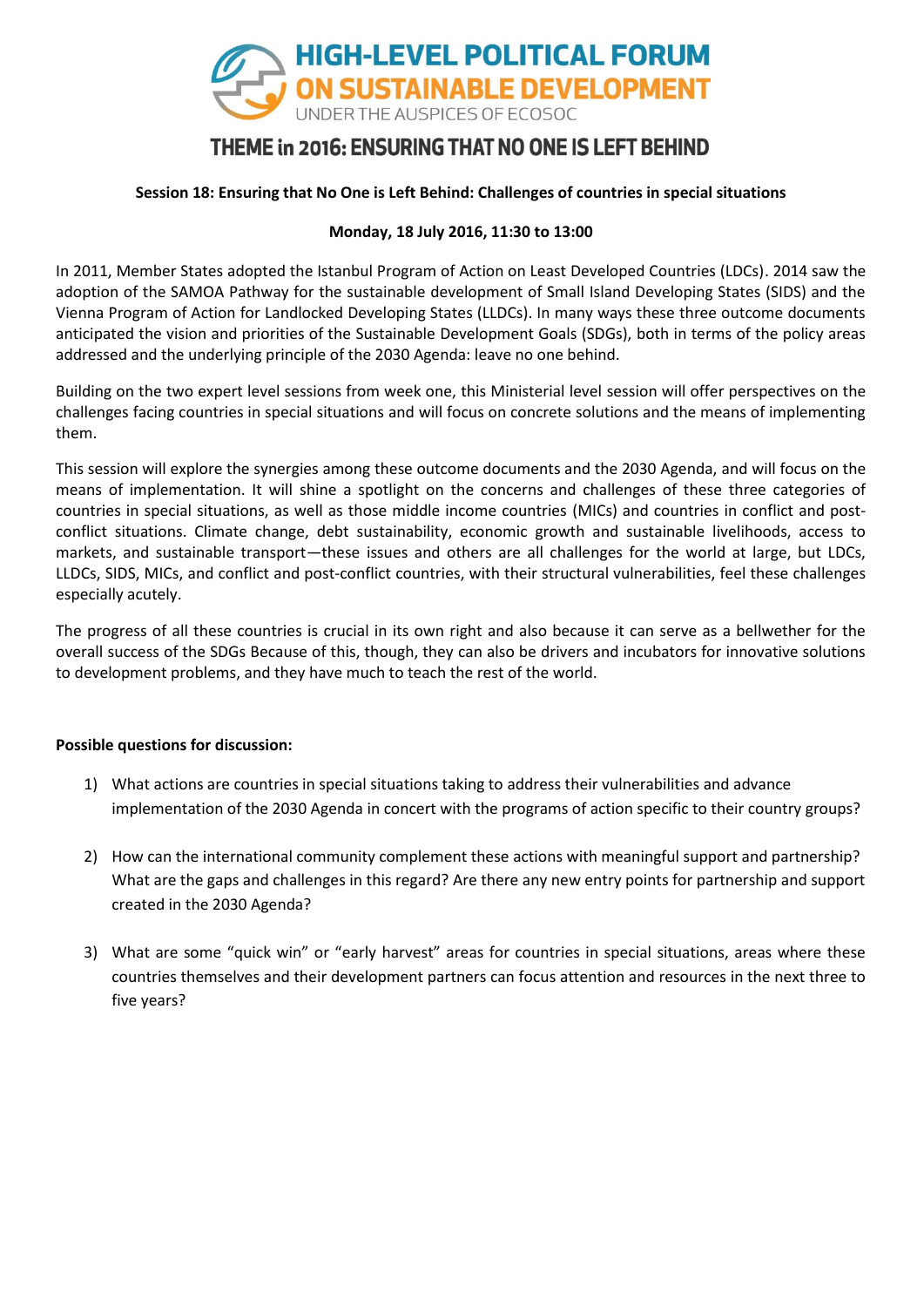

## **Session 19: Ensuring that No One is Left Behind – Unlocking MOI for SDGs and creating an enabling environment**

### **Monday, 18 July 2016, 15:00 to 17:00**

The 2030 Agenda highlights that a critical element for the achievement of its Goals and targets and for ensuring that no one is left behind is the successful mobilization of both existing and additional resources, including financial resources, technology development, and capacity building. To meet the ambition of the SDGs, the Agenda set forth means of implementation targets under Goal 17 and under each of the other sixteen Goals. It also has the Addis Ababa Action Agenda as its integral part, which supports and complements to contextualize the 2030 Agenda's means of implementation targets and outlines policies and actions that are critical for the realization of the SDGs.

The 2030 Agenda emphasizes that the SDGs can be met within the framework of a revitalized Global Partnership for Sustainable Development. It reiterates that each country has primary responsibility for its own economic and social development, and emphasizes that international public finance plays an important role in complementing the efforts of countries to mobilize public resources domestically, especially in the poorest and most vulnerable countries with limited domestic resources. At the same time, the Agenda emphasizes that national development efforts need to be supported by an enabling international economic environment, including coherent and mutually supporting world trade, monetary and financial systems, and strengthened and enhanced global economic governance. The Agenda also highlights the key role of private business activity, investment and innovation as major drivers of productivity, inclusive economic growth and job creation.

A dedicated follow-up and review for the financing for development outcomes as well as all the means of implementation of the SDGs is carried out by the Economic and Social Council forum on financing for development follow-up, whose inaugural session was held in New York from 18 to 20 April 2016. The forum affirmed a strong commitment to the full and timely implementation of the Addis Ababa Action Agenda. Also in the context of the follow-up and review of the implementation of 2030 Agenda, the first annual Multi-stakeholder Forum on Science, Technology and Innovation for the SDGs was held in New York on 6 and 7 June 2016. The Forum highlighted that it is critical to assess how sciences and technology can be mobilized to provide solutions to our biggest challenges and repurposed to achieve the SDGs.

The session will highlight the efforts made since the adoption of the 2030 Agenda to mobilize the means for its implementation, particularly in the areas of finance, private business engagement, science, technology and innovation, and capacity building. The session will also discuss lessons learned, prospects and challenges in these areas, with an emphasis on how means of implementation can contribute to the objective of leaving no one behind. The session will be informed by the agreed conclusions from the ECOSOC forum on financing for development and by the Co-chairs' summary of the first multi-stakeholder forum on science, technology and innovation for the sustainable development goals.

- 1. What has been the progress made since the adoption of the Agenda to mobilize means of implementation for all the SDGs?
- 2. How can financing, science, technology and innovation, and capacity building be best mobilized to ensure that no one is left behind?
- 3. Moving ahead, what are the main prospects and challenges with respect to the means of implementation in relation to the 2030 Agenda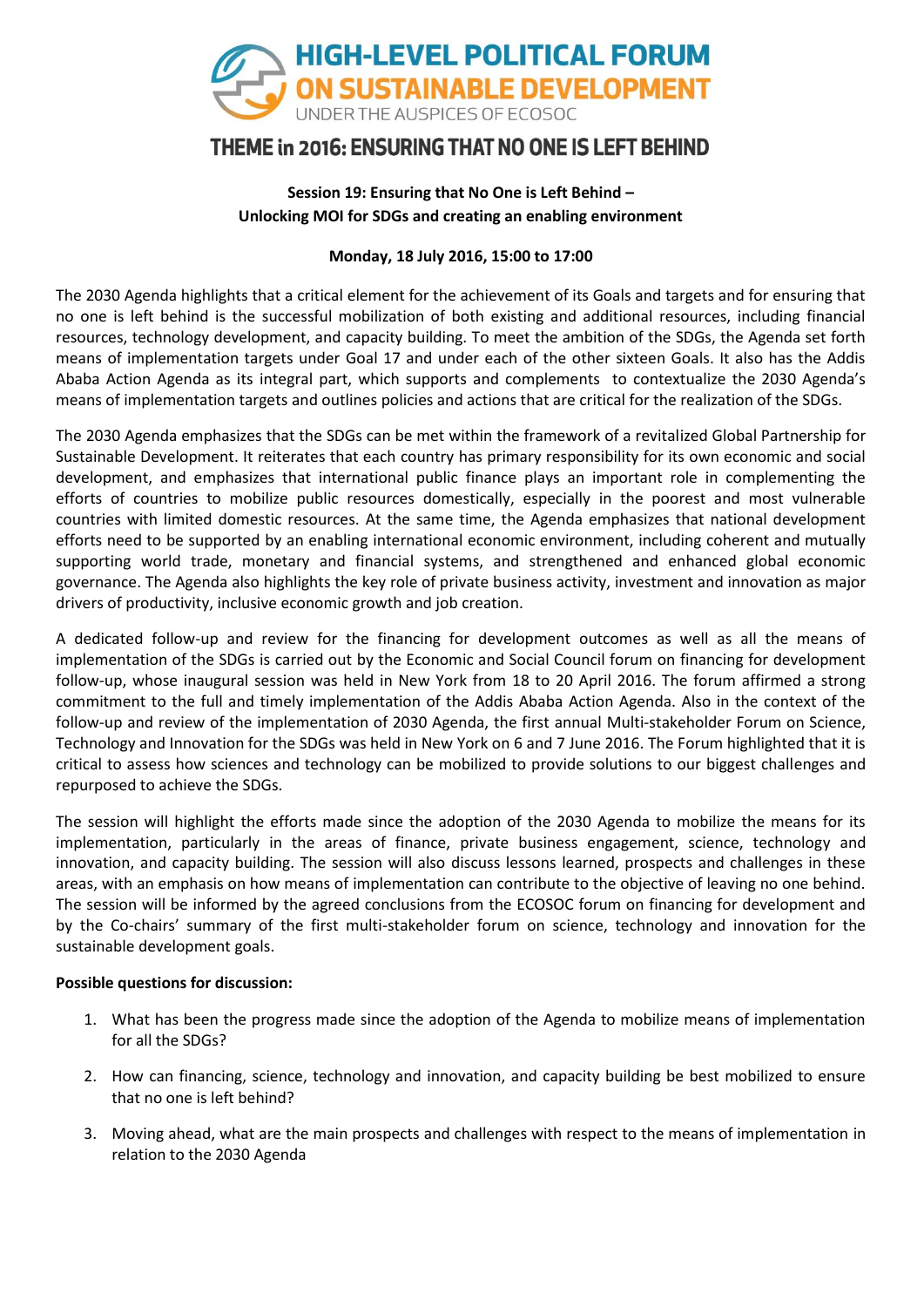